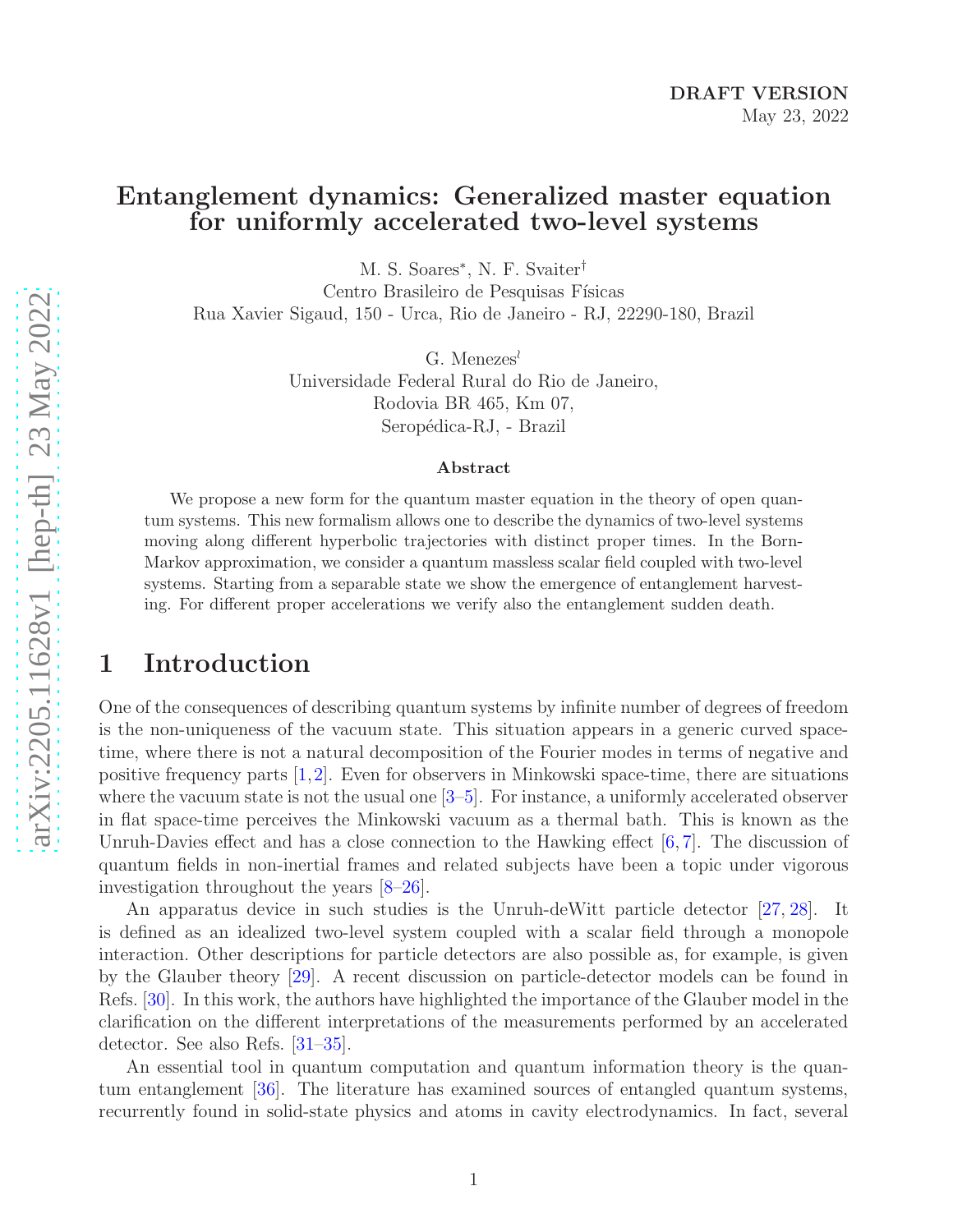proposals to generate entangled states in systems of two-level systems coupled to bosonic fields were established [\[37](#page-23-8)[–41\]](#page-23-9).

In recent years, quantum entanglement has been analysed through the lens of the relativistic quantum information theory, which studies the behaviour of atoms interacting with relativistic quantum fields [\[42–](#page-23-10)[56\]](#page-24-0). A well known phenomenon in this scenario is the so-called entanglement degradation, when correlated states become uncorrelated by the interaction with a quantum field [\[57](#page-24-1)[–61\]](#page-25-0). Another effect is the entanglement harvesting. Atoms initially prepared in a separated state can extract entanglement from the quantum vacuum [\[62–](#page-25-1)[68\]](#page-25-2). Vacuum fluctuations are able to act as a source of entanglement for atoms coupled with quantum fields. This is realised when atoms are uniformly accelerated, since the Minkowski vacuum state can be conceived as an entangled state between the left and right Rindler wedges when stated on the Rindler vacuum [\[5\]](#page-21-3). In any case, it is important to bear in mind that entanglement harvesting protocol can be considered as legitimate only when the detectors are not able to communicate [\[69\]](#page-25-3).

Relativistic quantum entanglement has been investigated in different setups. Many of these works reveal how entanglement is an observer-dependent quantity, in addition to unraveling how the effects of entanglement dynamics can depend on the space-time separation between atoms, as well as the space-time dimension [\[70](#page-25-4)[–82\]](#page-26-0). Here we wish to report progress on the discussion of entanglement dynamics for two-level systems in non inertial reference frames. We treat this system, namely  $A$ , coupled with a larger system  $B$  which is the quantum field and make use of the theory of open quantum systems to describe its dynamics [\[83,](#page-26-1)[84\]](#page-26-2). We wish to generalize the construction of the *master equation*, which is the object that describes the time evolution of the density matrix of the subsystem  $\mathcal{A}$  [\[85\]](#page-26-3). Benatti and Floreanini have derived this master equation for non-inertial atoms weakly interacting with a quantum scalar field [\[86\]](#page-26-4). See also Ref. [\[87](#page-26-5)[–89\]](#page-26-6). Recently their results were generalized to the case of atoms coupled with an electromagnetic field [\[58\]](#page-24-2). Both of these works describe the entanglement dynamics for atoms with the same proper acceleration. Here we will extend the formalism to a more general scenario, since we consider that the atoms travel along different world lines which are parametrized by different proper times.

The generalization presented in this work allows one to investigate other aspects that can influence the dynamics of the system in addition to those already studied in previous works, such as the orthogonal distance to the motion between atoms and the polarization of the atoms in the electromagnetic field case. We investigate, within this method, the implications of different accelerations for entanglement degradation and entanglement harvesting. In order to quantify the content of entanglement between the two-level system, we calculate the concurrence introduced by Wootters [\[90\]](#page-26-7).

The organization of this paper is as follows. In Sec. [2](#page-1-0) we present the derivation of the master equation for two-level systems travelling in different world lines. In Sec. [3](#page-6-0) we apply this equation for two two-level systems interacting with a scalar field. In Sec. [4](#page-10-0) we discuss entanglement dynamics. Conclusions are given in Sec. [5.](#page-15-0) We use units such that  $\hbar = c = k_B = 1$ .

## <span id="page-1-0"></span>2 Generalized Master Equation

In this section we derive a generalized form of the master equation [\[91\]](#page-26-8). The term *generalized* is been used since we are working with two-level systems travelling along different world lines with different proper times. The Hamiltonian of the system that we are interested in can be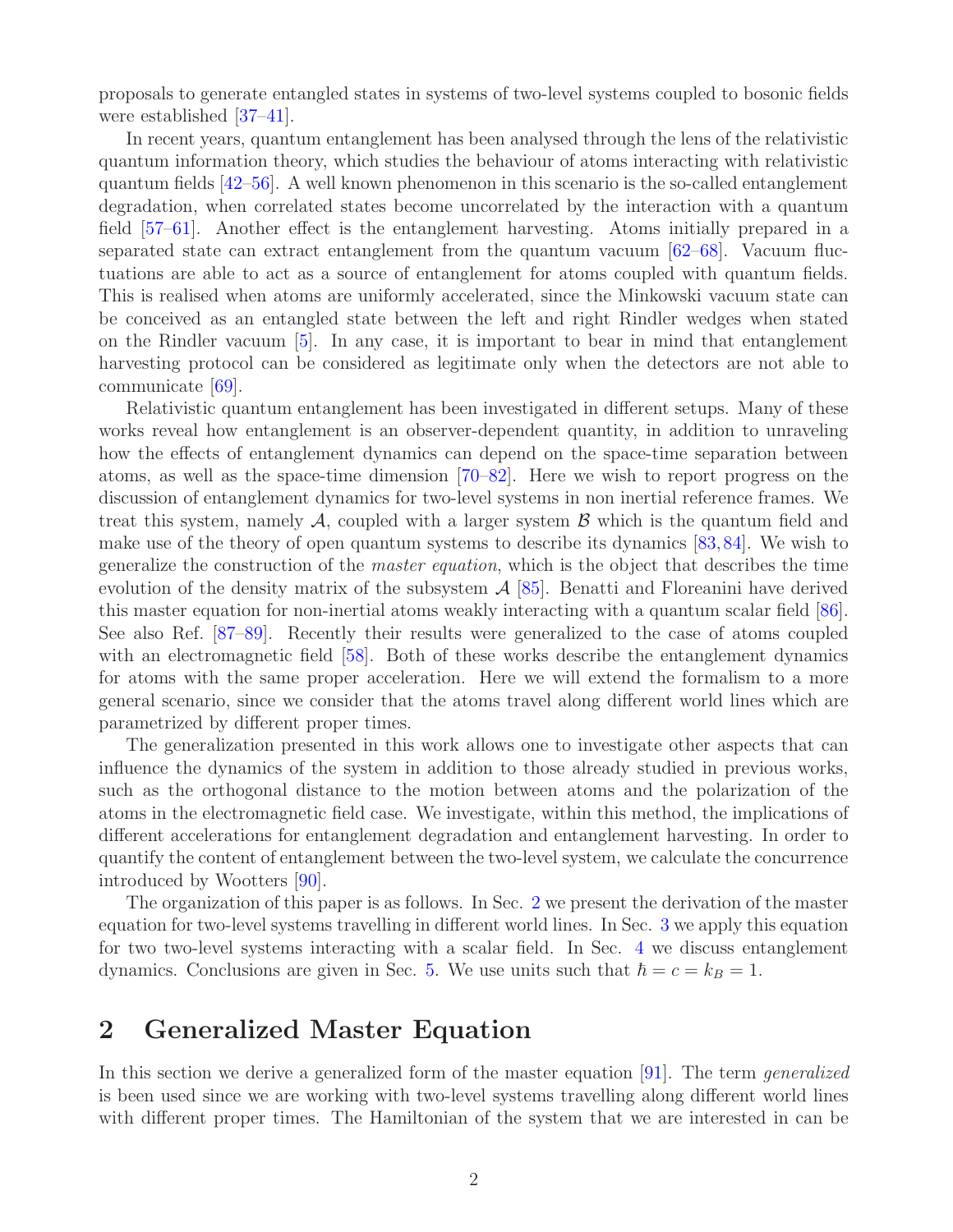written as

$$
\mathcal{H} = \mathcal{H}_0 + \mathcal{H}_{\text{int}} = \mathcal{H}_A + \mathcal{H}_F + \mathcal{H}_{\text{int}}.
$$
\n(1)

Usually, the interaction Hamiltonian  $(\mathcal{H}_{int})$  has the form

$$
\mathcal{H}_{\text{int}} = \sum_{i} \sum_{\alpha} A_i^{(\alpha)} \otimes B_i^{(\alpha)},\tag{2}
$$

where  $A$  denotes the two-level systems operators and  $B$  are the quantum field operators. The i–sum is associated with the Hilbert space dimensionality and the  $\alpha$ –sum counts the number of two-level systems. In order to describe the evolution of the subsystem  $\mathcal A$  we choose a parameter  $\eta$ , which will be duly specified in due course. At the moment we only make the reasonable assumption that the proper times of the two-level systems are  $\tau_{\alpha} = \tau_{\alpha}(\eta)$ . The interaction Hamiltonian in the interaction picture is then

$$
\mathcal{H}_{\text{int}}(\eta) = \sum_{\omega} \sum_{i} \sum_{\alpha} e^{-i\omega \tau_{\alpha}(\eta)} A_i^{(\alpha)}(\omega) \otimes B_i^{(\alpha)} \left[ x(\tau_{\alpha}(\eta)) \right] \frac{d\tau_{\alpha}(\eta)}{d\eta}.
$$
 (3)

In order to describe the dynamics of the subsystem  $A$  we make use of the density matrix theory. The density matrix of the whole system  $(\rho_{AB})$  in the interaction picture is described by the Liouville-von Neumann equation

<span id="page-2-1"></span>
$$
\frac{d}{d\eta}\tilde{\rho}_{AB}(\eta) = -i\left[\mathcal{H}_{\text{int}}(\eta), \tilde{\rho}_{AB}(\eta)\right].\tag{4}
$$

Although this equation gives the dynamics of the whole system, we are interested only in the behaviour of the subsystem  $A$ . Our aim is to construct an equation for the reduced density matrix  $\rho_A(\eta)$  of the two-level systems which preservers all the properties of the density matrices. By making use of perturbation theory and considering the weak-coupling approximation, we find that

$$
\Delta\tilde{\rho}_{AB}(\eta) = -i \int_{\eta}^{\eta + \Delta\eta} d\eta_1 \left[ \mathcal{H}_{\text{int}}(\eta_1), \tilde{\rho}_{AB}(\eta_1) \right] - \int_{\eta}^{\eta + \Delta\eta} d\eta_1 \int_{\eta}^{\eta_1} d\eta_2 \left[ \mathcal{H}_{\text{int}}(\eta_1), \left[ \mathcal{H}_{\text{int}}(\eta_2), \tilde{\rho}_{AB}(\eta) \right] \right]
$$
\n(5)

where we have kept only terms up to the second order in interaction Hamiltonian. As we wish to study the evolution of the reduced density matrix  $\rho_A$  of the subsystem  $\mathcal{A}$ , we trace over the field states,  $\tilde{\rho}_A(\eta) = \text{Tr}_B [\tilde{\rho}_{AB}(\eta)],$  to obtain that

$$
\Delta \tilde{\rho}_A(\eta) = -i \int_{\eta}^{\eta + \Delta \eta} d\eta_1 \operatorname{Tr}_B \left[ \mathcal{H}_{\text{int}}(\eta_1), \tilde{\rho}_{AB}(\eta_1) \right] \n- \int_{\eta}^{\eta + \Delta \eta} d\eta_1 \int_{\eta}^{\eta_1} d\eta_2 \operatorname{Tr}_B \left[ \mathcal{H}_{\text{int}}(\eta_1), \left[ \mathcal{H}_{\text{int}}(\eta_2), \tilde{\rho}_{AB}(\eta) \right] \right].
$$
\n(6)

Before proceeding, we must resort to some additional approximations. We assume that there are two distinct time scales. One is specified by  $\tau_B$ , the characteristic time associated with the internal correlations in the system  $\mathcal{B}$ . The other time scale is  $\tau_{\mathcal{A}}$  which describes the time evolution of the density matrix in the presence of the interaction between the two systems. We assume that

<span id="page-2-0"></span>
$$
\tau_{\mathcal{B}} \ll \Delta \eta \ll \tau_{\mathcal{A}},\tag{7}
$$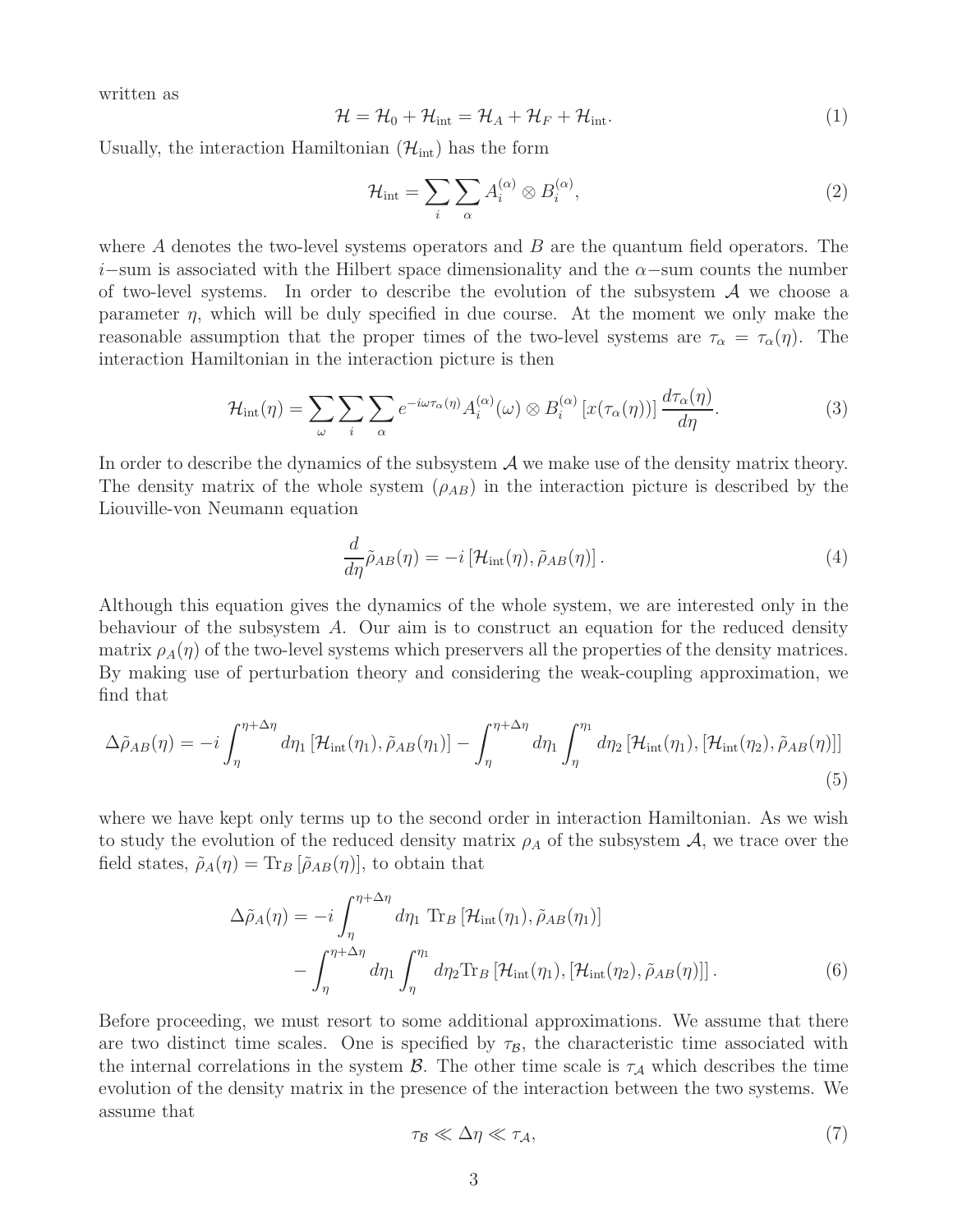which implies that

$$
\frac{\Delta \tilde{\rho}_A(\eta)}{\Delta \eta} \approx \frac{\tilde{\rho}_A(\eta)}{\tau_A}.
$$
\n(8)

This means that the time scale relaxation of the system  $\beta$  is smaller then the time scale relaxation of the two-level systems. Therefore, when the correlation between the two systems starts, the field has enough time to reach the thermodynamic equilibrium. This implies that we are within the regime of the *Born approximation*, which enables one to neglect initial correlations induced by the interactions between the subsystems:

$$
\tilde{\rho}_{AB}(\eta) \approx \tilde{\rho}_A(\eta) \otimes \tilde{\rho}_B,\tag{9}
$$

where  $\rho_B$  is the reduced density operator associated with subsystem  $\beta$ . Furthermore, such approximations also allow us to conclude that the operator  $\rho_B$  can be approximately regarded as being stationary:

$$
\tilde{\rho}_B(\eta) \approx \sigma_B \to [\sigma_B, \mathcal{H}_B] = 0. \tag{10}
$$

As mentioned above, the subsystem  $\beta$  is associated with the quantum field to which the twolevel systems couple. Therefore, one expect that

$$
\operatorname{Tr}_B \left\{ B_i^{(\alpha)} \left[ x(\tau_\alpha(\eta)) \right] \sigma_B \right\} = 0. \tag{11}
$$

So we can rewrite Eq. [\(6\)](#page-2-0) as

$$
\Delta \tilde{\rho}_A(\eta) = -\int_{\eta}^{\eta + \Delta \eta} d\eta_1 \int_{\eta}^{\eta_1} d\eta_2
$$
  
× Tr<sub>B</sub> [ $\mathcal{H}_{int}(\eta_1)$ , [ $\mathcal{H}_{int}(\eta_2)$ ,  $\tilde{\rho}_{AB}(\eta)$ ]], (12)

Expanding the commutators and employing the aforementioned discussion of time intervals, we find that

$$
\frac{\Delta\tilde{\rho}_A(\eta)}{\Delta\eta} = \frac{1}{\Delta\eta} \int_{\eta}^{\eta+\Delta\eta} d\eta_1 \int_{\eta}^{\eta_1} d\eta_2
$$
  
× Tr<sub>B</sub> [ $\mathcal{H}_{int}(\eta_2)\tilde{\rho}_A(\eta) \otimes \sigma_B \mathcal{H}_{int}(\eta_1)$   
–  $\mathcal{H}_{int}(\eta_1) \mathcal{H}_{int}(\eta_2)\tilde{\rho}_A(\eta) \otimes \sigma_B$ ] + h.c. (13)

Using Eq.  $(3)$ :

$$
\frac{\Delta\tilde{\rho}_A(\eta)}{\Delta\eta} = \frac{1}{\Delta\eta} \sum_{\omega,\omega'} \sum_{i,j} \sum_{\alpha,\beta} \int_{\eta}^{\eta+\Delta\eta} d\eta_1 \int_{\eta}^{\eta_1} d\eta_2 \ e^{-i\omega\tau_{\beta}(\eta_2)} e^{i\omega'\tau_{\alpha}(\eta_1)} \times \left( A_j^{(\beta)}(\omega) \tilde{\rho}_A(\eta) A_i^{(\alpha)}(\omega') \ Tr_B \left[ B_j^{(\beta)}(\eta_2) \sigma_B B_i^{(\alpha)}(\eta_1) \right] \n- A_i^{(\alpha)}(\omega') A_j^{(\beta)}(\omega) \tilde{\rho}_A(\eta) Tr_B \left[ B_i^{(\alpha)}(\eta_1) B_j^{(\beta)}(\eta_2) \sigma_B \right] \right) \frac{d\tau_{\beta}(\eta_1)}{d\eta_1} \frac{d\tau_{\alpha}(\eta_2)}{d\eta_2} + \text{h.c.}, \quad (14)
$$

where for brevity we wrote  $B_i^{(\alpha)}$  $\int_i^{(\alpha)} [x(\tau_\alpha(\eta))] = B_i^{(\alpha)}$  $\binom{\alpha}{i}(\eta)$ . We define the field correlation function as

$$
\operatorname{Tr}_B \left[ B_i^{\dagger(\alpha)}(\eta_1) B_j^{(\beta)}(\eta_2) \sigma_B \right] = G_{ij}^{(\alpha\beta)}(\tau_\beta(\eta_1), \tau_\alpha(\eta_2)). \tag{15}
$$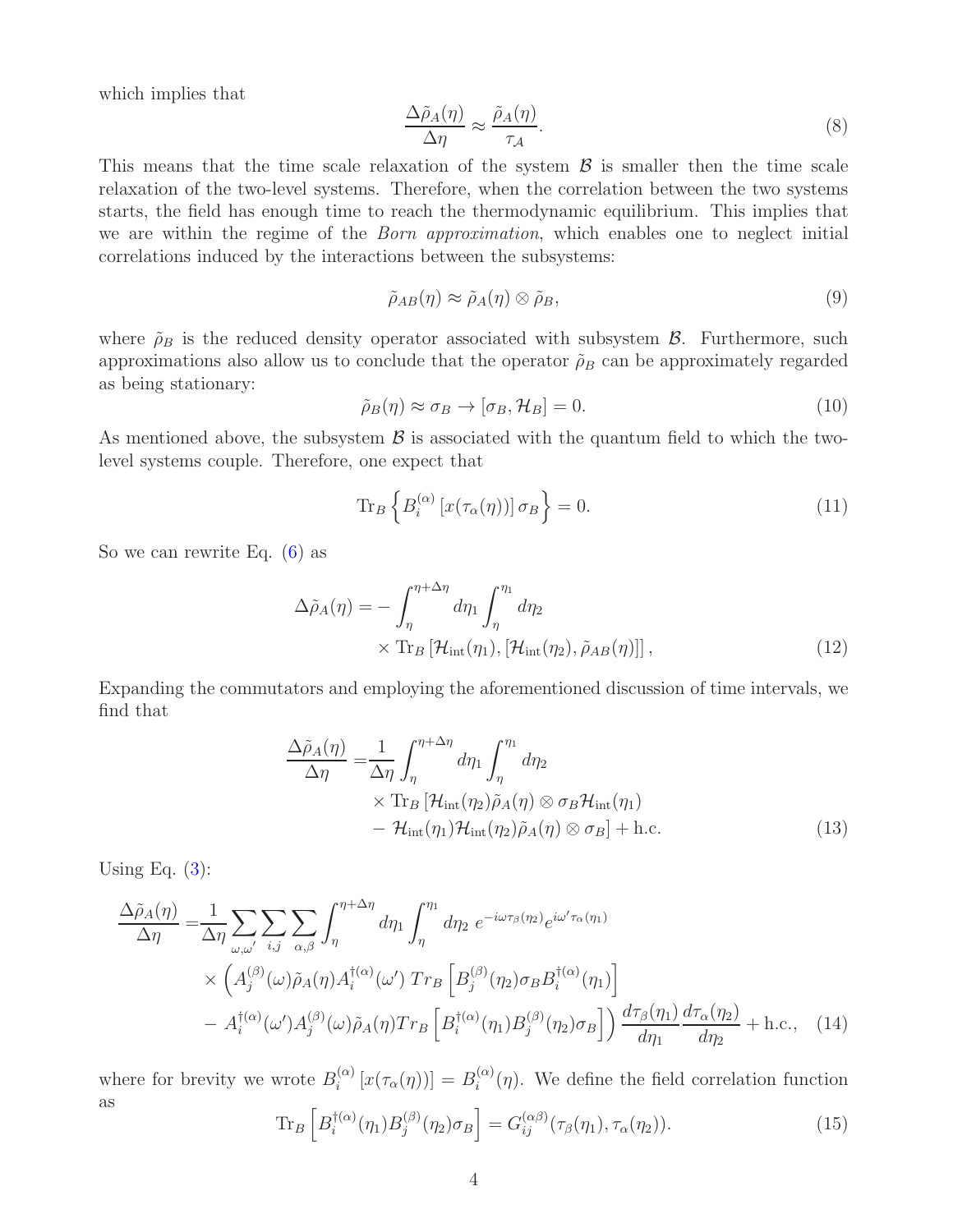In many cases that we are interested, this function is the positive Wightman function, which depends only on the difference of the proper times of the two-level systems  $\tau_\beta(\eta_1) - \tau_\alpha(\eta_2)$ . Here this function only depends on the difference of the parameters  $\eta_1 - \eta_2$ . Therefore

$$
G_{ij}^{(\alpha\beta)}(\tau_{\beta}(\eta_1), \tau_{\alpha}(\eta_2)) = G_{ij}^{(\alpha\beta)}(\eta_1 - \eta_2).
$$
 (16)

Using the cyclic property of the trace, and after a simple algebraic manipulation, we find that

$$
\frac{\Delta\tilde{\rho}_A(\eta)}{\Delta\eta} = \frac{1}{\Delta\eta} \sum_{\omega,\omega'} \sum_{i,j} \sum_{\alpha,\beta} \int_{\eta}^{\eta+\Delta\eta} d\eta_1 \int_{\eta}^{\eta_1} d\eta_2 \ e^{i(\omega'-\omega)\tau_{\alpha}(\eta_1)} e^{i\omega(\tau_{\alpha}(\eta_1)-\tau_{\beta}(\eta_2))} G^{(\alpha\beta)}_{ij}(\eta_1-\eta_2)
$$

$$
\times \left(A_j^{(\beta)}(\omega)\tilde{\rho}_A(\eta)A_i^{(\alpha)}(\omega') - A_i^{(\alpha)}(\omega')A_j^{(\beta)}(\omega)\tilde{\rho}_A(\eta)\right) \frac{d\tau_{\beta}(\eta_1)}{d\eta_1} \frac{d\tau_{\alpha}(\eta_2)}{d\eta_2} + h.c. \quad (17)
$$

Up to now we have not specified the behaviour of the functions  $\tau_{\alpha}(\eta)$ . For simplicity, let us assume a linear relation of the form

<span id="page-4-1"></span><span id="page-4-0"></span>
$$
\tau_{\alpha}(\eta_i) = a_{\alpha}\eta_i,\tag{18}
$$

for some constant  $a_{\alpha}$ . This is not a purely academic exercise; indeed this relation is obeyed in several interesting physical situations, as, for example, for some classes of observers in Rindler and Schwarzschild space-times – in the former case,  $a_{\alpha}$  can be associated with the proper acceleration of the two-level systems.

Defining  $s = \eta_1 - \eta_2$  and performing a simple change of coordinates, one obtains that

$$
\frac{\Delta\tilde{\rho}_A(\eta)}{\Delta\eta} = \sum_{\omega,\omega'} \sum_{i,j} \sum_{\alpha,\beta} J(\omega' a_{\alpha} - \omega a_{\beta}) W_{ij}^{(\alpha\beta)}(a_{\beta}\omega) \times \left( A_j^{(\beta)}(\omega) \tilde{\rho}_A(\eta) A_i^{\dagger(\alpha)}(\omega') - A_i^{\dagger(\alpha)}(\omega') A_j^{(\beta)}(\omega) \tilde{\rho}_A(\eta) \right) + \text{h.c.},
$$
\n(19)

where we have defined the following functions

$$
J(\omega' a_{\alpha} - \omega a_{\beta}) = \int_{\eta}^{\eta + \Delta \eta} d\eta_1 \; \frac{e^{i(\omega' a_{\alpha} - \omega a_{\beta})\eta_1}}{\Delta \eta},\tag{20}
$$

and

<span id="page-4-2"></span>
$$
W_{ij}^{(\alpha\beta)}(a_{\beta}\omega) = a_{\alpha}a_{\beta} \int_0^{\infty} ds \ e^{i\omega a_{\beta}s} G_{ij}^{(\alpha\beta)}(s).
$$
 (21)

Notice that we have moved the upper limit of integration over ds to infinity as  $\tau_B \ll \Delta \eta$  and the lower limit of the integral over  $d\eta_1$  was simply taken to be  $\eta$  since only small values of s contribute significantly to the integral.

In the following we will study the form of the function  $J(x)$ . We can solve explicitly the integral:

$$
J(\omega' a_{\alpha} - \omega a_{\beta}) = \int_{\eta}^{\eta + \Delta \eta} d\eta_1 \frac{e^{i(\omega' a_{\alpha} - \omega a_{\beta})\eta_1}}{\Delta \eta}
$$
  
=  $e^{i(\omega' a_{\alpha} - \omega a_{\beta})\eta} F(\omega' a_{\alpha} - \omega a_{\beta}),$  (22)

with

$$
F(\omega' a_{\alpha} - \omega a_{\beta}) = e^{i(\omega' a_{\alpha} - \omega a_{\beta})\frac{\eta}{2}} \frac{\sin\left[\left(\frac{\omega' a_{\alpha} - \omega a_{\beta}}{2}\right) \Delta \eta\right]}{\left[\left(\frac{\omega' a_{\alpha} - \omega a_{\beta}}{2}\right) \Delta \eta\right]}.
$$
\n(23)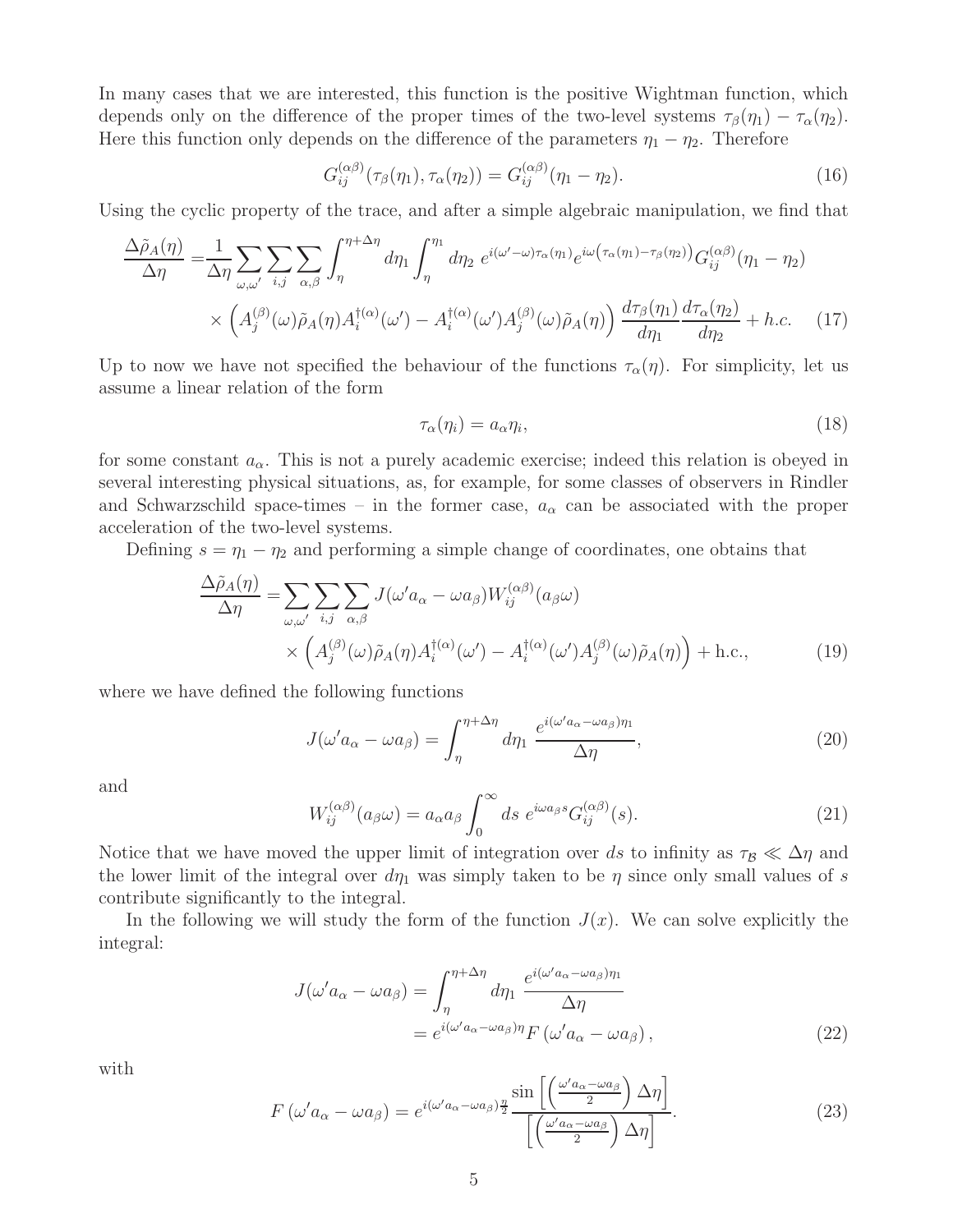We observe that, for  $|\omega' a_{\alpha} - \omega a_{\beta}| \ll (\Delta \eta)^{-1}$ , the function  $|F|$  is very close to one, and, on the other hand, for  $|\omega' a_{\alpha} - \omega a_{\beta}| \gg (\Delta \eta)^{-1}$ , |F| is very close to zero. In other words, |F| is sharply peaked around the value  $|\omega' a_{\alpha} - \omega a_{\beta}| = 0$ . Therefore, within our assumptions, we can make the approximation

<span id="page-5-0"></span>
$$
J(\omega' a_{\alpha} - \omega a_{\beta}) \approx e^{i(\omega' a_{\alpha} - \omega a_{\beta})\eta} \delta(\omega' a_{\alpha} - \omega a_{\beta}). \tag{24}
$$

Let us now obtain the standard form of the master equation. By *standard form* we mean the derivation known by the Lindblad-Kossakowski equation [\[92,](#page-26-9) [93\]](#page-26-10). We start by inserting Eq. [\(24\)](#page-5-0) into equation [\(19\)](#page-4-0). We obtain

$$
\frac{\Delta\tilde{\rho}_{A}(\eta)}{\Delta\eta} = \sum_{\omega} \sum_{i,j} \sum_{\alpha,\beta} W_{ij}^{(\alpha\beta)}(a_{\beta}\omega) \left( A_{j}^{(\beta)}(\omega)\tilde{\rho}_{A}(\eta) A_{i}^{\dagger(\alpha)} \left( \frac{a_{\beta}}{a_{\alpha}}\omega \right) - A_{i}^{\dagger(\alpha)} \left( \frac{a_{\beta}}{a_{\alpha}}\omega \right) A_{j}^{(\beta)}(\omega)\tilde{\rho}_{A}(\eta) \right) \right) + \sum_{\omega} \sum_{i,j} \sum_{\alpha,\beta} W_{ij}^{*(\alpha\beta)}(a_{\alpha}\omega) \left( A_{i}^{(\alpha)}(\omega)\tilde{\rho}_{A}(\eta) A_{j}^{\dagger(\beta)} \left( \frac{a_{\alpha}\omega}{a_{\beta}} \right) - \tilde{\rho}_{A}(\eta) A_{j}^{\dagger(\beta)} \left( \frac{a_{\alpha}\omega}{a_{\beta}} \right) A_{i}^{(\alpha)}(\omega) \right). (25)
$$

This equations describes the change of  $\tilde{\rho}_A(\eta)$  within the interval  $(\eta, \eta + \Delta \eta)$ . The ratio  $\Delta \tilde{\rho}_A/\Delta \eta$ can be thought as an operation of averaging which smooths out rapid variations of  $\tilde{\rho}_A(\eta)$ . The investigation of the time evolution on a time scale  $\tau_A \ll \Delta \eta$  allows us to neglect these small and rapid fluctuations. This coarse-graining approximation is also known as the *Markovian approximation*. Moreover, in our case the operators  $A(\omega)$  will take the form of linear combinations of the Pauli matrices. Then  $\omega$  is to be associated with the eigenvalues of the atomic Hamiltonian  $(\mathcal{H}_A)$ . Therefore, we can write  $A(\lambda \omega) = A(\omega)$  for some positive constant  $\lambda$ . Hence

$$
\frac{d}{d\eta}\tilde{\rho}_A(\eta) = \sum_{\omega} \sum_{i,j} \sum_{\alpha,\beta} W_{ij}^{(\alpha\beta)}(a_{\beta}\omega) \left( A_j^{(\beta)}(\omega)\tilde{\rho}_A(\eta) A_i^{\dagger(\alpha)}(\omega) - A_i^{\dagger(\alpha)}(\omega) A_j^{(\beta)}(\omega)\tilde{\rho}_A(\eta) \right) + \sum_{\omega} \sum_{i,j} \sum_{\alpha,\beta} W_{ji}^{*(\beta\alpha)}(a_{\beta}\omega) \left( A_j^{(\beta)}(\omega)\tilde{\rho}_A(\eta) A_i^{\dagger(\alpha)}(\omega) - \tilde{\rho}_A(\eta) A_i^{\dagger(\alpha)}(\omega) A_j^{(\beta)}(\omega) \right).
$$
(26)

where we have changed  $i \leftrightarrow j$  and  $\alpha \leftrightarrow \beta$  in the second term of the right-hand side. Moving to the Schrödinger representation,  $\tilde{\rho}_A(\eta) = e^{i\mathcal{H}_A\eta} \rho_A(\eta) e^{-i\mathcal{H}_A\eta}$ , and also

<span id="page-5-2"></span><span id="page-5-1"></span>
$$
e^{i\mathcal{H}_A\eta}A_i^{(\alpha)}(\omega)e^{-i\mathcal{H}_A\eta} = e^{-i\omega\eta}A_i^{(\alpha)}(\omega),\tag{27}
$$

and defining the following functions

$$
\Gamma_{ij}^{(\alpha\beta)}(a_{\beta},\omega) = W_{ij}^{(\alpha\beta)}(a_{\beta}\omega) + W_{ji}^{*(\beta\alpha)}(a_{\beta}\omega),\tag{28}
$$

$$
\Delta_{ij}^{(\alpha\beta)}(a_{\beta},\omega) = \frac{W_{ij}^{(\alpha\beta)}(a_{\beta}\omega) - W_{ji}^{*(\beta\alpha)}(a_{\beta}\omega)}{2i},\tag{29}
$$

we obtain that

$$
\dot{\rho}_A(\eta) = -i \left[ \mathcal{H}_A, \rho_A(\eta) \right] - i \sum_{\omega} \sum_{i,j} \sum_{\alpha,\beta} \Delta_{ij}^{(\alpha\beta)}(a_{\beta}, \omega) \left[ A_i^{\dagger(\alpha)}(\omega) A_j^{(\beta)}(\omega), \rho_A(\eta) \right] + \frac{1}{2} \sum_{\omega} \sum_{i,j} \sum_{\alpha,\beta} \Gamma_{ij}^{(\alpha\beta)}(a_{\beta}, \omega) \left( 2 A_j^{(\beta)}(\omega) \rho_A(\eta) A_i^{\dagger(\alpha)}(\omega) - \left\{ A_i^{\dagger(\alpha)}(\omega) A_j^{(\beta)}(\omega), \rho_A(\eta) \right\} \right), \quad (30)
$$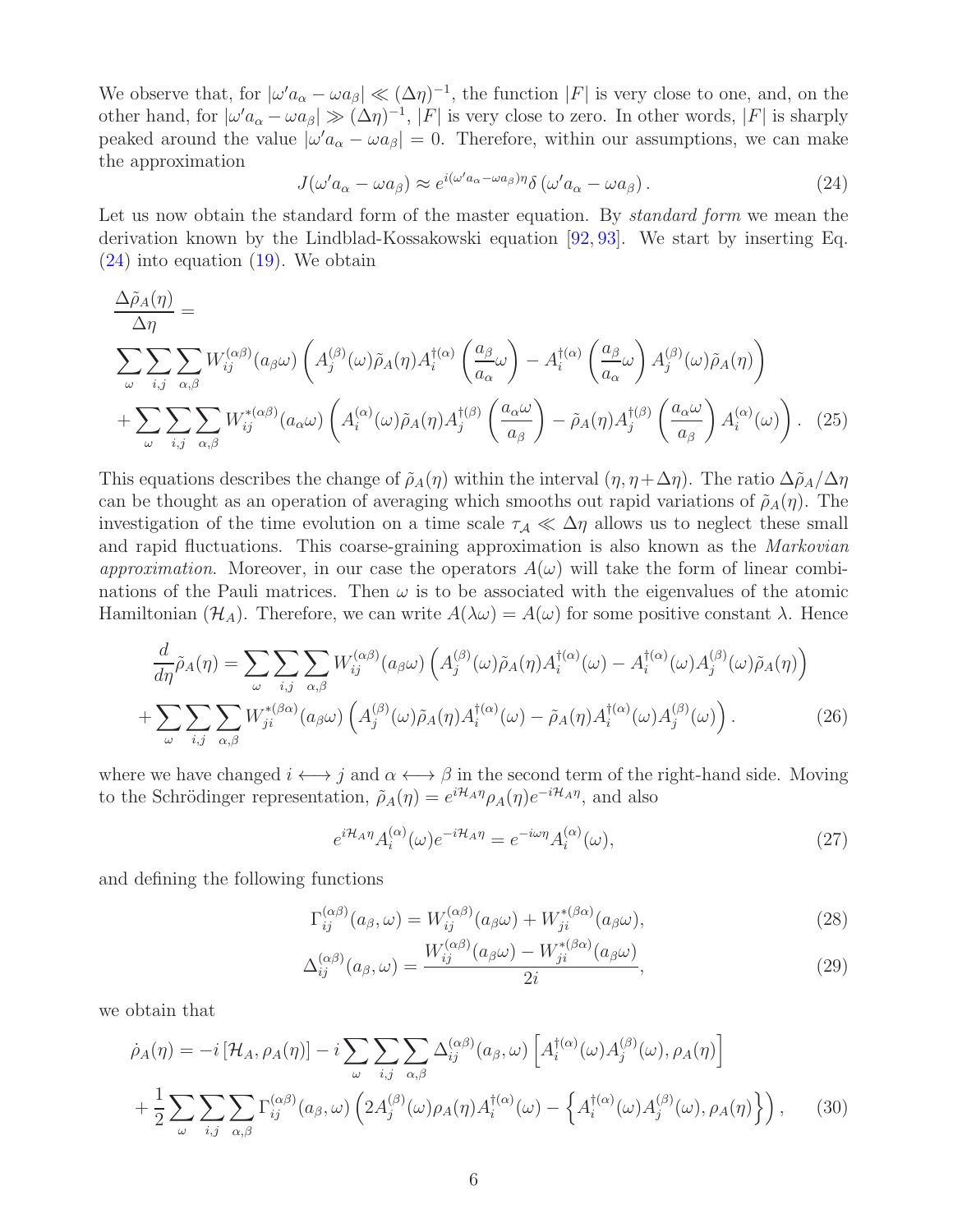where  $\dot{F} = dF/d\eta$  and the commutator and the anticommutator of operators C, D are defined in the usual way. If we define the following effective Hamiltonian

$$
\mathcal{H}_{\text{eff}} \equiv \mathcal{H}_A + \sum_{\omega} \sum_{i,j} \sum_{\alpha,\beta} \Delta_{ij}^{(\alpha\beta)}(a_{\beta}, \omega) A_i^{\dagger(\alpha)}(\omega) A_j^{(\beta)}(\omega), \tag{31}
$$

which describes the unitary evolution of the subsystem, we finally obtain the standard form of the generalized master equation describing the time evolution of atoms travelling along different world lines:

$$
\dot{\rho}_A(\eta) = -i \left[ \mathcal{H}_{\text{eff}}, \rho_A(\eta) \right] + \mathcal{L} \left\{ \rho_A(\eta) \right\},\tag{32}
$$

where the term  $\mathcal{L}\{\rho_A(\eta)\}\,$ , the dissipative contribution to generalized master equation, is given by

$$
\mathcal{L}\left\{\rho_A(\eta)\right\} = \frac{1}{2} \sum_{\omega} \sum_{i,j} \sum_{\alpha,\beta} \Gamma_{ij}^{(\alpha\beta)}(a_{\beta},\omega) \left(2A_j^{(\beta)}(\omega)\rho_A(\eta)A_i^{(\alpha)}(\omega) - \left\{A_i^{(\alpha)}(\omega)A_j^{(\beta)}(\omega),\rho_A(\eta)\right\}\right). \tag{33}
$$

As we shall see, it is the non-unitary term  $\mathcal{L}\{\rho_A(\eta)\}\$  that is responsible for decoherence effects as well as entanglement generation. Observe the generality of our derivation of the generalized master equation, that can be applied to a scalar or a vector field.

## <span id="page-6-0"></span>3 Generalized master equation for a couple of two-level systems

Our task now is to specify the generalized master equation for one particular case. The generalization of the results presented in Ref. [\[86\]](#page-26-4) will be obtained. We consider the situation of two identical two-level systems interacting with a quantum massless scalar field  $\phi(x)$ . The parameter we choose to describe the time evolution of the system is the proper time of one of the two-level systems. The different contributions to the Hamiltonian of the system can be cast in the following form

$$
H = H_A + H_F + H_{int} \tag{34}
$$

where

$$
H_A = \frac{\omega_0}{2} \left[ S_1^z \otimes \mathbb{1}_2 \frac{d\tau_1(\tau)}{d\tau} + \mathbb{1}_1 \otimes S_2^z \frac{d\tau_2(\tau)}{d\tau} \right],\tag{35}
$$

$$
H_F = \frac{1}{2} \int d^3 \mathbf{x} \left[ (\dot{\phi}(x))^2 + (\nabla \phi(x))^2 \right],\tag{36}
$$

$$
H_{int} = \sum_{j=1}^{2} \mu_j \chi_j \left[ \tau_j(\tau) \right] m^{(j)}(\tau_j(\tau)) \phi \left[ x_j(\tau_j(\tau)) \right] \frac{d\tau_j(\tau)}{d\tau}.
$$
 (37)

In the above equation,  $H_A$  describes the Hamiltonian of the two-level system,  $H_F$  is the scalar field Hamiltonian and  $H_{int}$  describes the interaction Hamiltonian. In addition,  $\mu_j$  is the coupling constant of the j−th two-level system,  $\chi_j(x)$  is the switching function and  $m^{(j)}$  is the monopole moment of the two-level systems, given by

$$
m^{(j)}(\tau_j(\tau)) = |e^j\rangle \langle g^j| e^{i\omega_0 \tau_j(\tau)} + |g^j\rangle \langle e^j| e^{-i\omega_0 \tau_j(\tau)}
$$
  
=  $S_+^{(j)} e^{i\omega_0 \tau_j(\tau)} + S_-^{(j)} e^{-i\omega_0 \tau_j(\tau)}$ . (38)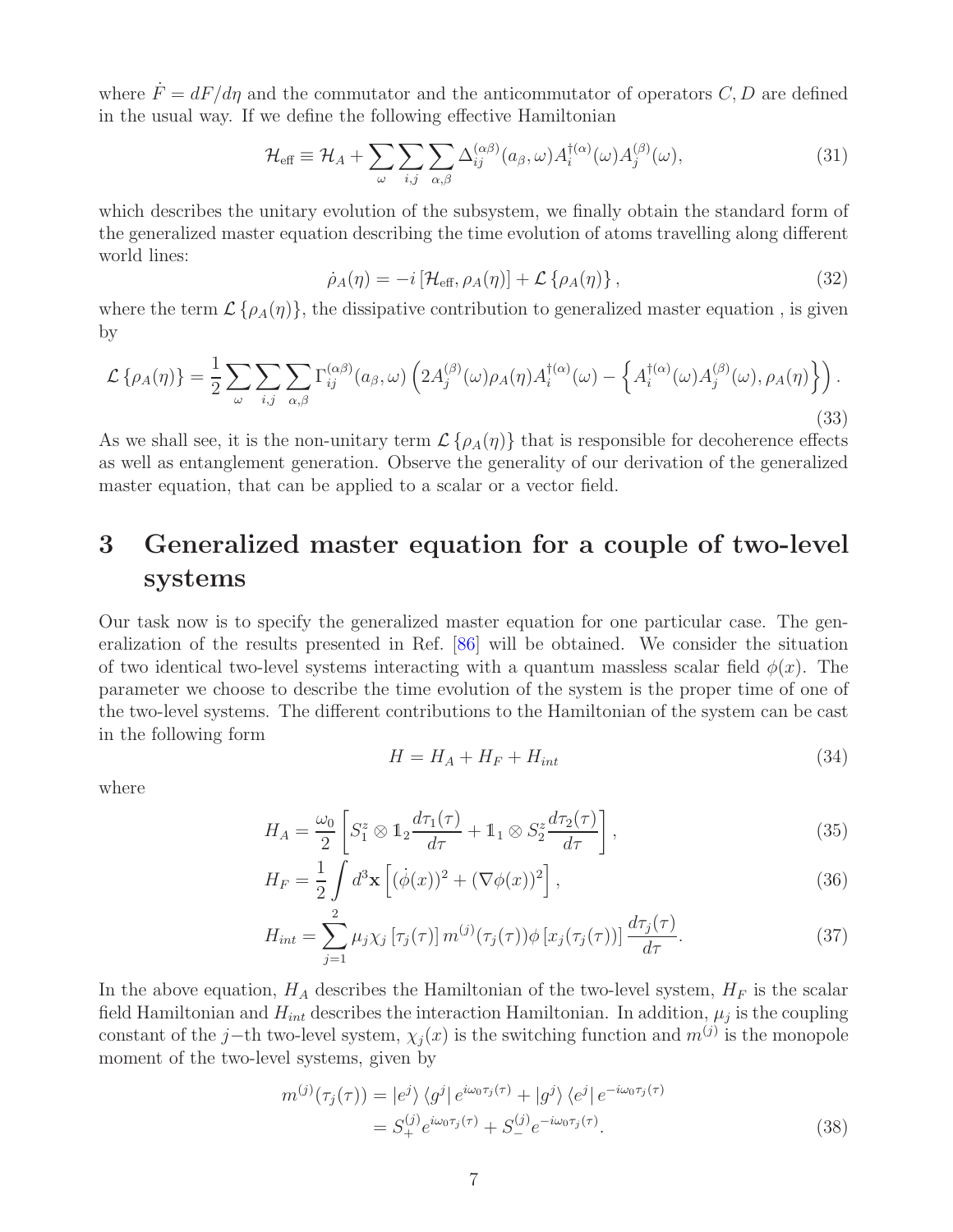For simplicity, henceforth we take  $\mu_1 = \mu_2 = \mu$ . We would like to study the situation where both two-level systems are in uniformly accelerated world lines. It is known that the coordinates of these two-level systems are given by the so called *Rindler coordinates*. These coordinates for uniform acceleration occurring only in the x−direction are expressed as

<span id="page-7-0"></span>
$$
t = \frac{e^{a\xi}}{a}\sinh\left(a\eta\right), \quad x = \frac{e^{a\xi}}{a}\cosh\left(a\eta\right). \tag{39}
$$

The proper acceleration is defined by  $\alpha^{-1} = a e^{-a \xi_i}$  and the proper time is associated with  $\eta$ and  $\xi$  via the relation  $\tau = e^{a\xi}\eta$ . We consider that our two-level systems are travelling along different hyperbolic trajectories  $x^{\mu}(\tau_1) = (t(\tau_1), x(\tau_1), y_1, z_1)$  and  $x^{\mu}(\tau_2) = (t(\tau_2), x(\tau_2), y_2, z_2)$ , whose functional dependence  $x_i(\tau_i)$ ,  $x_i(\tau_i)$  is given by equations similar to Eq. [\(39\)](#page-7-0).

We now identify the time-evolution parameter of the generalized master equation derived in the previous section with the Rindler coordinate  $\eta$ . This allows us to perform a simple change of variables in the generalized master equation so that we obtain a description in terms of the proper time. However, recall that we have two different proper times at our disposal. Nevertheless, considering that the two different hyperbolas are in the same Rindler wedge, they are cut by a single line of constant  $\eta$ , which means that we have a simple relation between the proper times of the two-level systems. In what follows we find it convenient to choose the proper time  $\tau_1$  as the parameter that describes the time evolution of the system. Using standard methods, we can then relate the other proper time  $\tau_2$  to  $\tau_1$ . This relation is given by

$$
\tau_2(\tau_1) = \tau_1 e^{a(\xi_2 - \xi_1)} = \frac{\alpha_2}{\alpha_1} \tau_1,\tag{40}
$$

and, therefore, the  $a_{\beta}$  constant that we have used in Eq. [\(18\)](#page-4-1) can be written as  $a_1 = 1$  and  $a_2 = \alpha_2/\alpha_1$ . As we are dealing with a scalar field, the i, j–summation is removed. In addition, the A operators are to be identified with the ladder operators  $S_{\pm}$ . We then write the generalized master equation as

<span id="page-7-1"></span>
$$
\dot{\rho}_A(\eta) = -i \left[ \mathcal{H}_{\text{eff}}, \rho_A(\eta) \right] + \mathcal{L} \left\{ \rho_A(\eta) \right\},\tag{41}
$$

where the dissipative contribution is given by

$$
\mathcal{L}\{\rho_A(\eta)\} = \frac{1}{2} \sum_{\omega=-\omega_0}^{\omega_0} \sum_{\alpha,\beta=1}^2 \Gamma^{(\alpha\beta)}(a_{\beta}\omega) \n\left(2S^{(\beta)}_{-} \rho_A(\eta)S^{(\alpha)}_{+} - \left\{S^{(\alpha)}_{+} S^{(\beta)}_{-}, \rho_A(\eta)\right\}\right),
$$
\n(42)

with  $H_{\text{eff}}$  being given by

<span id="page-7-2"></span>
$$
\mathcal{H}_{\text{eff}} = \mathcal{H}_A + \sum_{\omega} \sum_{\alpha,\beta} \Delta^{(\alpha\beta)}(a_{\beta}\omega) S_+^{(\alpha)} S_-^{(\beta)}.
$$
 (43)

The  $\Gamma(x)$  and  $\Delta(x)$  functions are given by Eqs. [\(28\)](#page-5-1) and [\(29\)](#page-5-2), removing the dependence on the  $i$  and  $j$  indices. We find that

<span id="page-7-3"></span>
$$
W^{(\alpha\beta)}(a_{\beta}\omega) = a_{\alpha}a_{\beta} \int_0^{\infty} ds \ e^{i\omega a_{\beta}s} G^{+(\alpha\beta)}(s), \tag{44}
$$

where  $G^{+(\alpha\beta)}(s)$  is the positive-frequency Wightman function whose form will be presented in the following. The reason that there is no switching function's products in Eq. [\(21\)](#page-4-2) is that in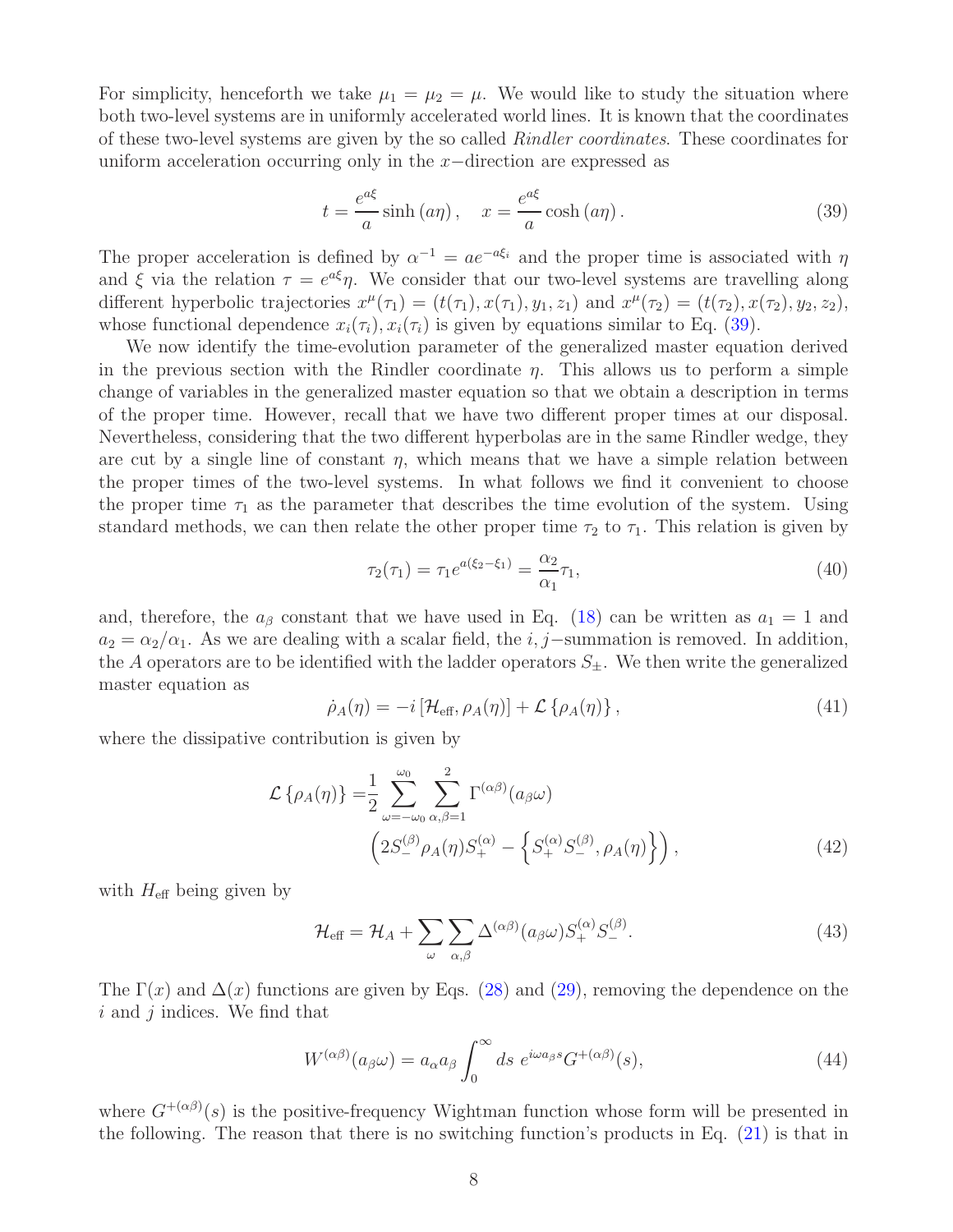the derivation of the generalized master equation we already have discussed how the interaction is turned on and off between the two-level systems and the field. We have chosen the switching functions as simple theta functions which does not change the limits of integration.

In order to compute  $\Gamma^{(\alpha\beta)}(a_{\beta}\omega)$ , we must compute first  $G^{+(\alpha\beta)}(s)$  and  $W^{(\alpha\beta)}(a_{\beta}\omega)$ . The positive-frequency Wightman function for a massless real scalar field in Minkowski space-time is given by

<span id="page-8-0"></span>
$$
G^{+}(x, x') = -\frac{1}{4\pi^{2}} \frac{1}{[(t - t' - i\epsilon)^{2} - |\mathbf{x} - \mathbf{x}'|^{2}]}.
$$
\n(45)

As we require that the atoms are in a uniformly accelerated motion coupled with a scalar field prepared in the Minkowski vacuum  $|0, M\rangle$ , the procedure is to change the inertial coordinates  $(x, x')$  in Eq. [\(45\)](#page-8-0) to the Rindler coordinates using the expressions defined above. By doing so we have, for the usual term represented by  $\alpha = \beta$ 

<span id="page-8-4"></span>
$$
G^{+(\beta\beta)}(s) = -\frac{1}{16\pi^2\alpha_\beta^2} \frac{1}{\sinh^2\left(\frac{1}{2\alpha_1}(s-2i\epsilon)\right)},\tag{46}
$$

and for the crossed terms  $\alpha \neq \beta$  we have  $G^{+(12)}(s) = G^{+(21)}(s) = G_c^+(s)$ , where

$$
G_c^+(s) = -\frac{1}{16\pi^2 \alpha_1 \alpha_2} \left[ \sinh\left(\frac{s}{2\alpha_1} - \frac{4i\epsilon}{\alpha_1 + \alpha_2} + \frac{\phi}{2}\right) \right.\n\times \sinh\left(\frac{s}{2\alpha_1} - \frac{4i\epsilon}{\alpha_1 + \alpha_2} - \frac{\phi}{2}\right) \right]^{-1},
$$
\n(47)

with the following definition

<span id="page-8-5"></span>
$$
\cosh \phi = 1 + \frac{(\alpha_1 - \alpha_2)^2 + |\Delta \mathbf{y}|^2}{2\alpha_1 \alpha_2},\tag{48}
$$

where  $|\Delta \mathbf{x}|^2 = (y_2 - y_1)^2 + (z_1 - z_2)^2$  is the orthogonal (to the  $(t, x)$ -plane) distance between the two-level systems which we will assume to be constant.

Let us calculate the different contributions to the dynamics separately. Observe that

<span id="page-8-3"></span>
$$
\Gamma^{(\alpha\beta)}(a_{\beta}\omega) = W^{(\alpha\beta)}(a_{\beta}\omega) + W^{\star(\beta\alpha)}(a_{\beta}\omega)
$$
  
=  $a_{\alpha}a_{\beta} \int_0^{\infty} ds e^{i\omega a_{\beta}s} G^{+(\alpha\beta)}(s)$   
+  $a_{\beta}a_{\alpha} \int_0^{\infty} ds e^{-i\omega a_{\beta}s} G^{+(\beta\alpha)}(s).$  (49)

By changing  $s \to -s$  in the second integral and observing that  $G^{+(\beta\alpha)}(-s) = G^{+(\alpha\beta)}(s)$  we have that

<span id="page-8-1"></span>
$$
\Gamma^{(\alpha\beta)}(a_{\beta}\omega) = a_{\alpha}a_{\beta} \int_{-\infty}^{\infty} ds e^{i\omega a_{\beta}s} G^{+(\alpha\beta)}(s).
$$
 (50)

The explicit computation of Eq. [\(50\)](#page-8-1) is given in the Appendix [A.](#page-16-0) We find that

<span id="page-8-2"></span>
$$
\Gamma^{(\beta\beta)}(a_{\beta}\omega) = \frac{|\omega|\alpha_{\beta}}{2\pi\alpha_1} \left[ \theta(\omega) \left( 1 + \frac{1}{e^{2\pi\alpha_{\beta}\omega} - 1} \right) + \theta(-\omega) \left( \frac{1}{e^{2\pi\alpha_{\beta}|\omega|} - 1} \right) \right],
$$
\n(51)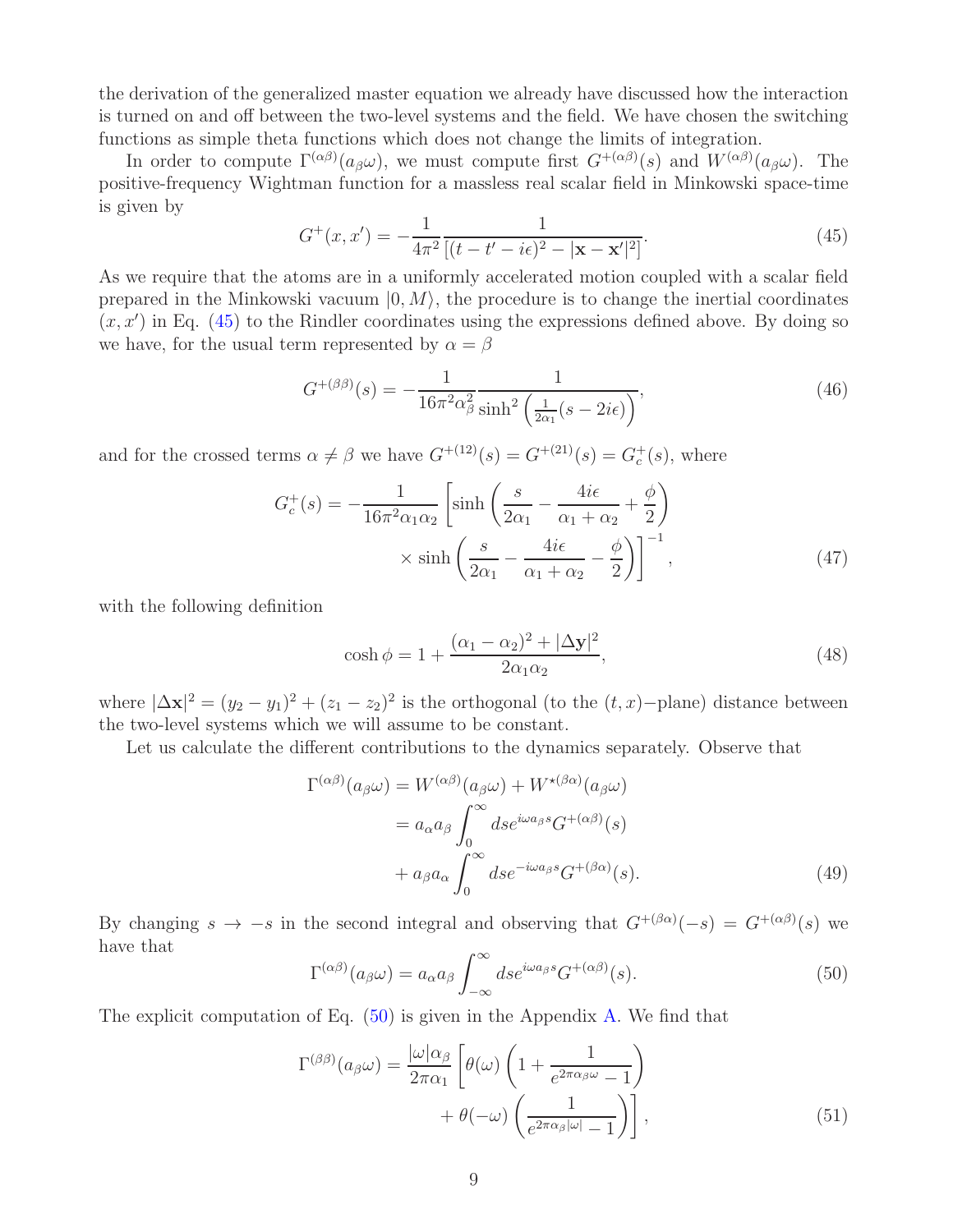and for the crossed contribution

$$
\Gamma^{(\alpha\beta)}(a_{\beta}\omega) = W^{(\alpha\beta)}(a_{\beta}\omega) + W^{*(\alpha\beta)}(a_{\beta}\omega)
$$
  
\n
$$
= \frac{1}{4\pi\alpha_1 \sinh \phi}
$$
  
\n
$$
\times \left\{ \theta(\omega) \left[ 2 \operatorname{Re} (\mathcal{U}(\alpha_{\beta}\omega)) \left( 1 + \frac{1}{e^{2\pi\alpha_{\beta}\omega} - 1} \right) \right] + \theta(-\omega) \left[ \frac{2 \operatorname{Re} (\mathcal{U}(\alpha_{\beta}|\omega|))}{e^{2\pi\alpha_{\beta}|\omega|} - 1} \right] \right\}.
$$
 (52)

It is useful to write Eq. [\(41\)](#page-7-1) in terms of the Pauli matrices using that  $S_+^{(\alpha)} = S_1^{(\alpha)} + iS_2^{(\alpha)}$  and  $S_{-}^{(\alpha)} = S_{1}^{(\alpha)} - iS_{2}^{(\alpha)}$ , where  $S_{i}^{(1)} = \sigma^{i} \otimes \sigma^{0}$  and  $S_{i}^{(2)} = \sigma^{0} \otimes \sigma^{i}$  with  $\sigma^{i}$  the *i*-th Pauli matrix. See, for example, Ref. [\[94\]](#page-27-0). The dissipative contribution can be written as (hereafter we omit the subscript A in the reduced density matrix  $\rho_A$ )

<span id="page-9-3"></span><span id="page-9-0"></span>
$$
\mathcal{L}\left\{\rho(\tau)\right\} = \frac{1}{2} \sum_{i,j=1}^{3} \sum_{\alpha,\beta=1}^{2} \mathcal{C}_{ij}^{(\alpha\beta)} \left[2S_{j}^{(\beta)}\rho(\tau)S_{i}^{(\alpha)}\right] - \left\{S_{i}^{(\alpha)}S_{j}^{(\beta)},\rho(\tau)\right\}\right],\tag{53}
$$

with the Kossakowski matrix  $\mathcal{C}_{ij}^{(\alpha\beta)}$  defined as

$$
\mathcal{C}_{ij}^{(\alpha\beta)} = A^{(\alpha\beta)}\delta_{ij} - iB^{(\alpha\beta)}\epsilon_{ijk}\delta_{3k} - A^{(\alpha\beta)}\delta_{3i}\delta_{3j}.\tag{54}
$$

We have also defined the following functions

<span id="page-9-1"></span>
$$
A^{(\alpha\beta)} = \frac{\mu^2}{4} \left( \Gamma^{(\alpha\beta)}(a_{\beta}\omega) + \Gamma^{(\alpha\beta)}(-a_{\beta}\omega) \right),\tag{55}
$$

<span id="page-9-2"></span>
$$
B^{(\alpha\beta)} = \frac{\mu^2}{4} \left( \Gamma^{(\alpha\beta)}(a_{\beta}\omega) - \Gamma^{(\alpha\beta)}(-a_{\beta}\omega) \right). \tag{56}
$$

Using Eqs. [\(51\)](#page-8-2) and [\(52\)](#page-9-0) we can compute explicitly the functions given by Eqs. [\(55\)](#page-9-1) and [\(56\)](#page-9-2). For  $\alpha = \beta$  we have

$$
A^{(\beta)} = A^{(\beta\beta)} = \frac{\mu^2 \omega \alpha_\beta}{8\pi \alpha_1} \left( 1 + \frac{2}{e^{2\pi \alpha_\beta \omega} - 1} \right),\tag{57}
$$

$$
B^{(\beta)} = B^{(\beta\beta)} = \frac{\mu^2 \omega \alpha_\beta}{8\pi \alpha_1},\tag{58}
$$

and for  $\alpha \neq \beta$ ,

$$
A^{(\alpha\beta)} = \frac{\mu^2 \sin(\omega\alpha_\beta\phi)}{8\pi\alpha_1 \sinh\phi} \left(1 + \frac{2}{e^{2\pi\alpha_\beta\omega} - 1}\right),\tag{59}
$$

$$
B^{(\alpha\beta)} = \frac{\mu^2 \sin(\omega \alpha_\beta \phi)}{8\pi \alpha_1 \sinh \phi}.
$$
\n(60)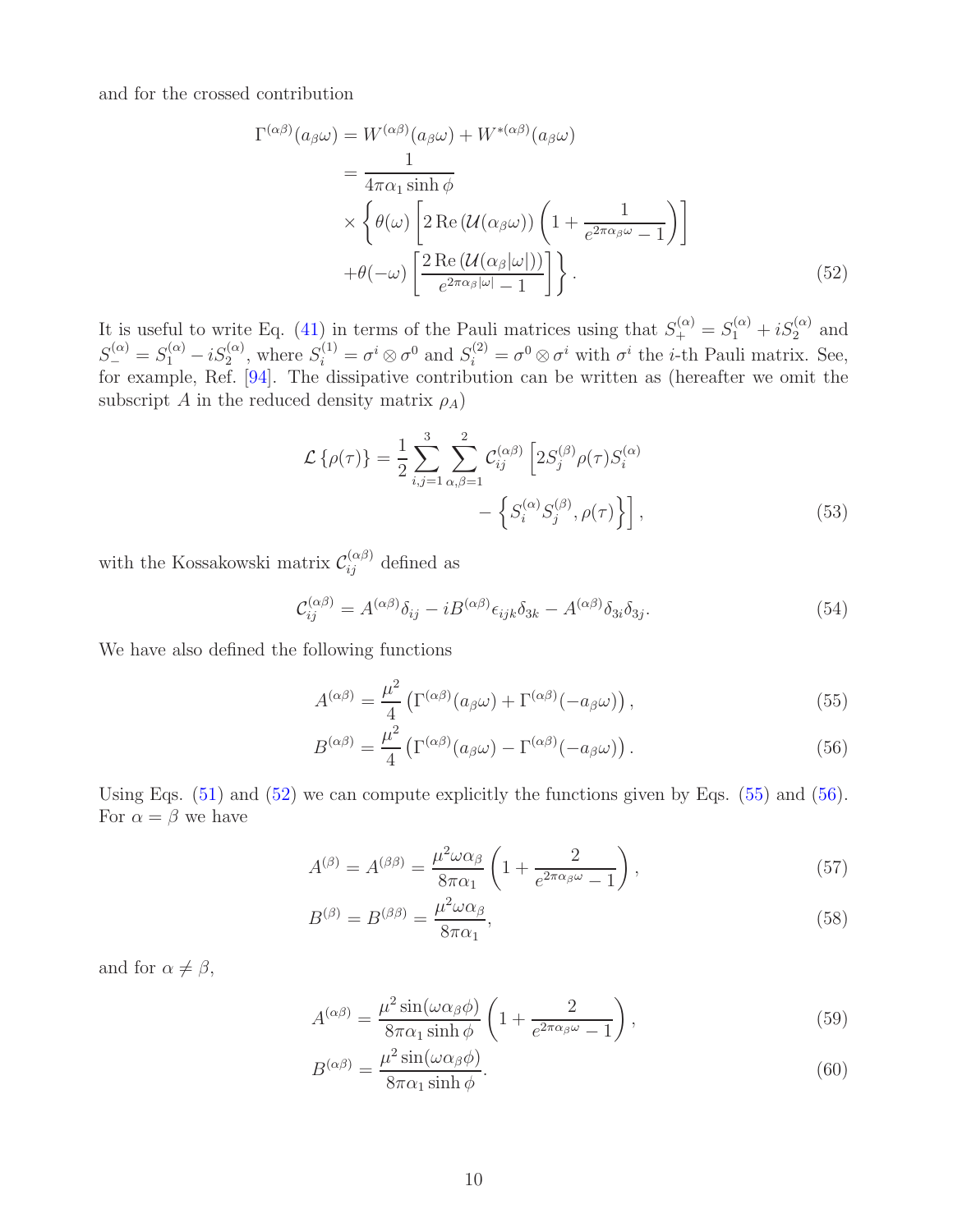### <span id="page-10-0"></span>4 Entanglement dynamics

To describe the entanglement dynamics we may ignore the unitary contribution given by Eq. [\(43\)](#page-7-2). We write the dissipative part given by Eq. [\(53\)](#page-9-3) in the basis  $\{|1\rangle = |g_1\rangle \otimes |g_2\rangle$ ,  $|2\rangle = |e_1\rangle \otimes |e_2\rangle$ ,  $|3\rangle = |g_1\rangle \otimes |e_2\rangle$ ,  $|4\rangle = |e_1\rangle \otimes |g_2\rangle$ . We assume that the density matrix of the system has the block form

$$
\rho(\tau) = \begin{pmatrix} \rho_{11} & \rho_{12} & 0 & 0 \\ \rho_{21} & \rho_{22} & 0 & 0 \\ 0 & 0 & \rho_{33} & \rho_{34} \\ 0 & 0 & \rho_{43} & \rho_{44} \end{pmatrix}.
$$
 (61)

The problem simplifies by working in the basis of the collective states of the system. For identical two-level systems, the collective states are

<span id="page-10-2"></span>
$$
|G\rangle = |g_1\rangle \otimes |g_2\rangle, \qquad (62)
$$

<span id="page-10-3"></span>
$$
|E\rangle = |e_1\rangle \otimes |e_2\rangle, \qquad (63)
$$

<span id="page-10-4"></span>
$$
|S\rangle = \frac{1}{\sqrt{2}}(|g_1\rangle \otimes |e_2\rangle + |e_1\rangle \otimes |g_2\rangle),\tag{64}
$$

<span id="page-10-5"></span>
$$
|A\rangle = \frac{1}{\sqrt{2}}(|e_1\rangle \otimes |g_2\rangle - |g_1\rangle \otimes |e_2\rangle),\tag{65}
$$

and we obtain that in this basis, the density matrix still has a block diagonal form as

<span id="page-10-1"></span>
$$
\rho(\tau) = \begin{pmatrix}\n\rho_{GG} & \rho_{GE} & 0 & 0 \\
\rho_{EG} & \rho_{EE} & 0 & 0 \\
0 & 0 & \rho_{SS} & \rho_{SA} \\
0 & 0 & \rho_{AS} & \rho_{AA}\n\end{pmatrix},
$$
\n(66)

with  $\rho_{ij} = \langle i | \rho | j \rangle$ . We compute the matrix elements of the generalized master equation given by Eq. [\(41\)](#page-7-1) in the aforementioned basis. We obtain eight coupled linear differential equations involving all the matrix components of Eq. [\(66\)](#page-10-1). As we are dealing with a more general situation than the ones studied in Refs. [\[58,](#page-24-2) [86\]](#page-26-4), our set of equations is more involved and are presented in the appendix [B.](#page-19-0) We observe from Eqs. [\(92-](#page-20-0)[99\)](#page-21-7) that if we take  $\alpha_1 = \alpha_2$ , *i.e.*, set both two-level systems at the same world line, we then have  $A^{(11)} = A^{(22)}$ ,  $B^{(11)} = B^{(22)}$ ,  $A^{(12)} = A^{(21)}$  and  $B^{(12)} = B^{(21)}$ . This simplifies the set of equations and we recover the previous result of the literature [\[58,](#page-24-2)[86,](#page-26-4)[88\]](#page-26-11). Therefore, as expected, the case where the two-level systems are with the same proper acceleration is a special case of the master equation derived in this work.

The problem follows by treating the two two-level system as a single four-level system. Next, we must study how much of entanglement is stored in this quantum system. There are many alternatives to proceed this study. We here choose to compute the *concurrence* of this system. The concurrence  $C(\rho)$  is a function of the eingenvalues of the matrix  $R = \rho \tilde{\rho}$ , with  $\tilde{\rho}$  given by

$$
\tilde{\rho} = \sigma_y \otimes \sigma_y \rho^T \sigma_y \otimes \sigma_y,\tag{67}
$$

which has value  $C = 1$  for maximally entangled state and  $C = 0$  for separated states. In the basis given by Eqs.  $(62)$ ,  $(63)$ ,  $(64)$  and  $(65)$  we have the following form of the concurrence [\[40,](#page-23-11) [58\]](#page-24-2)

<span id="page-10-6"></span>
$$
C[\rho(\tau)] = \max\{0, C_1(\tau), C_2(\tau)\},\tag{68}
$$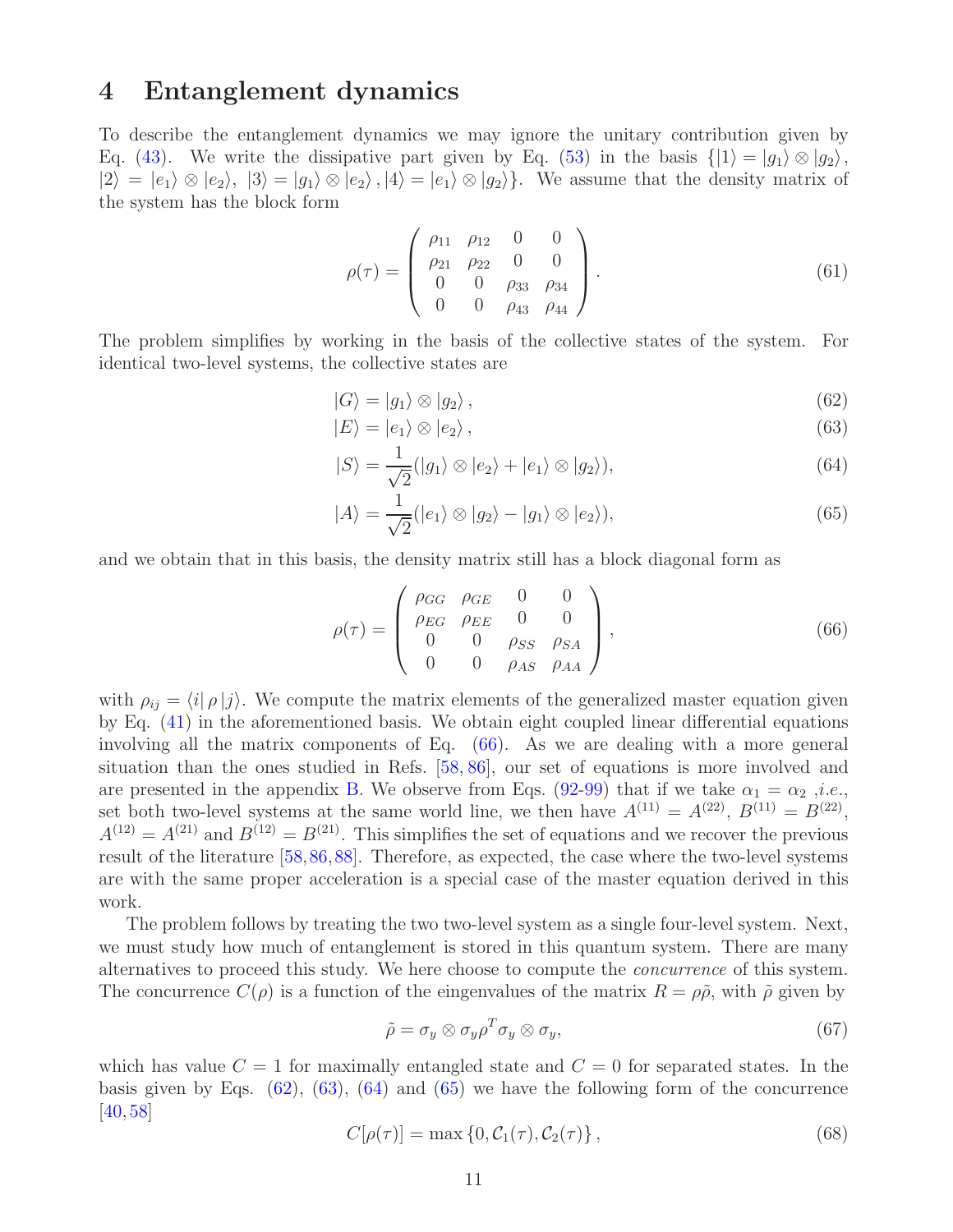with

$$
\mathcal{C}_1(\tau) = \sqrt{\left[\rho_{AA}(\tau) - \rho_{SS}(\tau)\right]^2 - \left[\rho_{AS}(\tau) - \rho_{SA}(\tau)\right]^2}
$$

$$
-2\sqrt{\rho_{GG}(\tau)\rho_{EE}(\tau)},
$$
(69)

$$
\mathcal{C}_{2}(\tau) = -\sqrt{[\rho_{AA}(\tau) + \rho_{SS}(\tau)]^{2} - [\rho_{AS}(\tau) + \rho_{SA}(\tau)]^{2}} + 2|\rho_{GE}(\tau)|.
$$
\n(70)

In the following, we numerically solve the dissipative part of the generalized master equation for different initial configuration of the two-level systems and use this solution to evaluate the concurrence of Eq. [\(68\)](#page-10-6) to study the entanglement dynamics of this system.

#### 4.1 Entanglement degradation

Let us first consider the system to be initially in a maximally entangled state and compute its evolution. It is well known that this setup provides the scenario to study a phenomenon called *entanglement degradation*. The interest in studying this phenomenon is that the entanglement degradation for accelerated atoms will behave differently from inertial atoms due to the Unruh effect [\[95\]](#page-27-1). This phenomenon can be investigated by using as the initial state the symmetric state  $|S\rangle$  or the antisymmetric state  $|A\rangle$ . For the the system prepared in the symmetric state the results are depicted in Fig. [1,](#page-12-0) where we have fixed the value of acceleration of the second two-level system  $(\alpha_2^{-1})$  and varied the acceleration of the first two-level system  $(\alpha_1^{-1})$ . In Fig. [2](#page-12-1) we used the antisymmetric state as the initial state of the system where  $\alpha_2$  is fixed and we varied  $\alpha_1$ . We observe that the entanglement degradation occurs faster for the system prepared in the state  $|S\rangle$ . Moreover, notice the early-stage disentanglement developed by the two-level system – the profile seen in the degradation of the correlations of the two-level systems by environmental noise is compatible with the known effect of entanglement sudden death [96]. Such results are in agreement with the outcomes presented in Ref. [\[88\]](#page-26-11).

The master equation derived in this work allows us to investigate how the entanglement occurs when the two-level systems are in distinct world lines, *i.e.*, for different values of  $\alpha_i$ . Here we consider  $\alpha_1 \neq \alpha_2$  but observe that for  $\alpha_1 = \alpha_2$  the master equation is the same as the one used in Ref. [\[86\]](#page-26-4) and, therefore, we obtain the same results. By construction we have  $\alpha_2 \geq \alpha_1$  and we discuss how entanglement behaves when we vary both proper accelerations. In Fig. [3](#page-13-0) we have for a fixed value of time parameter  $\tau$  the values that the concurrence  $C(\tau)$ assumes for different values of  $\alpha_1$  and  $\alpha_2$ . We observe that as both accelerations decrease (as  $\alpha_i$  increases) the lifetime of the entangled state increases.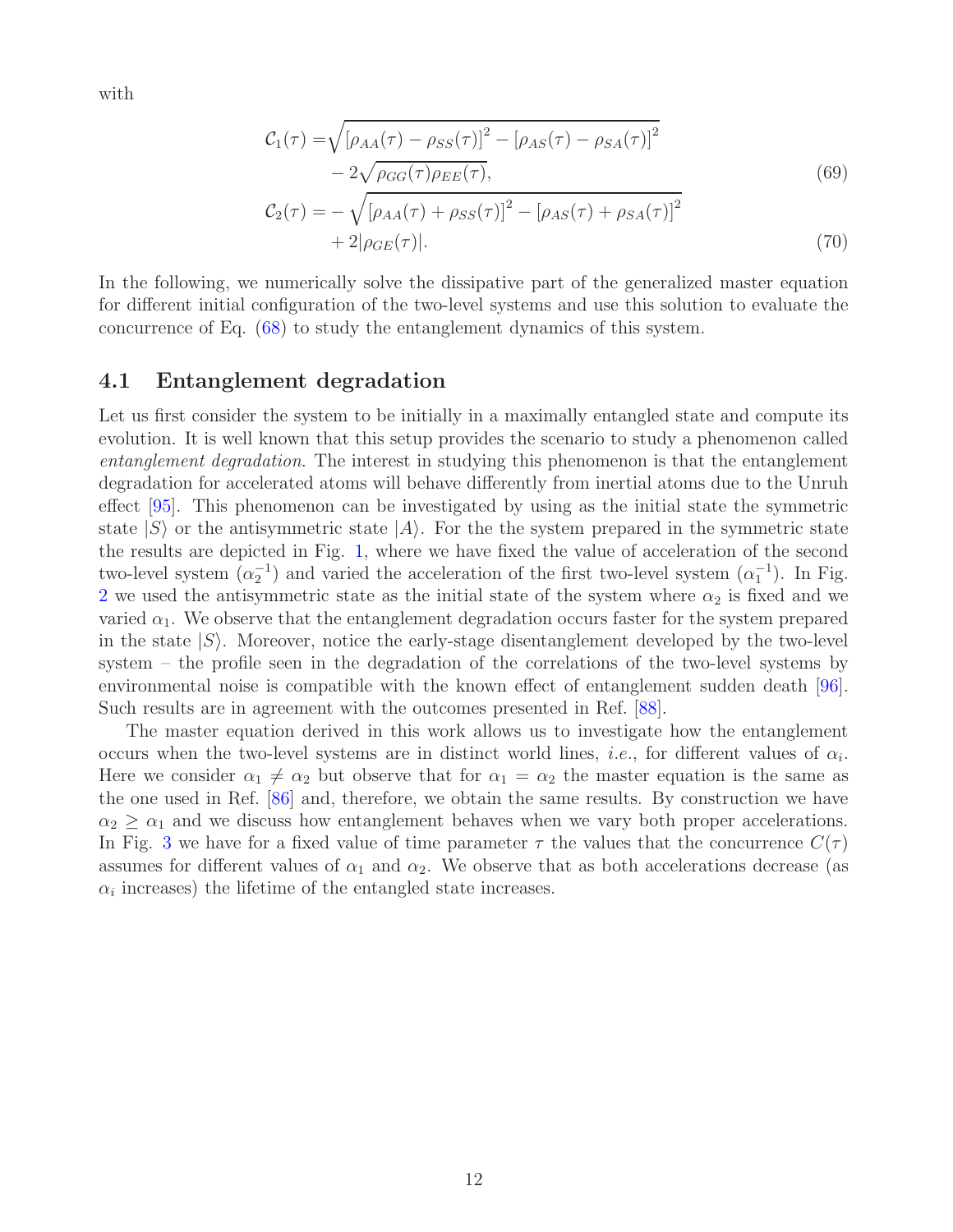<span id="page-12-0"></span>

<span id="page-12-1"></span>Figure 1: Comparison of entanglement degradation for different values of  $\alpha_1$ . The initial state were prepared to be  $|S\rangle$ . We use  $\omega = 0.01$  and  $\alpha_2 = 10$ .



Figure 2: Comparison of entanglement degradation for different values of  $\alpha_1$ . The initial state were prepared to be  $|A\rangle$ . We use  $\omega = 0.01$  and  $\alpha_2 = 10$ .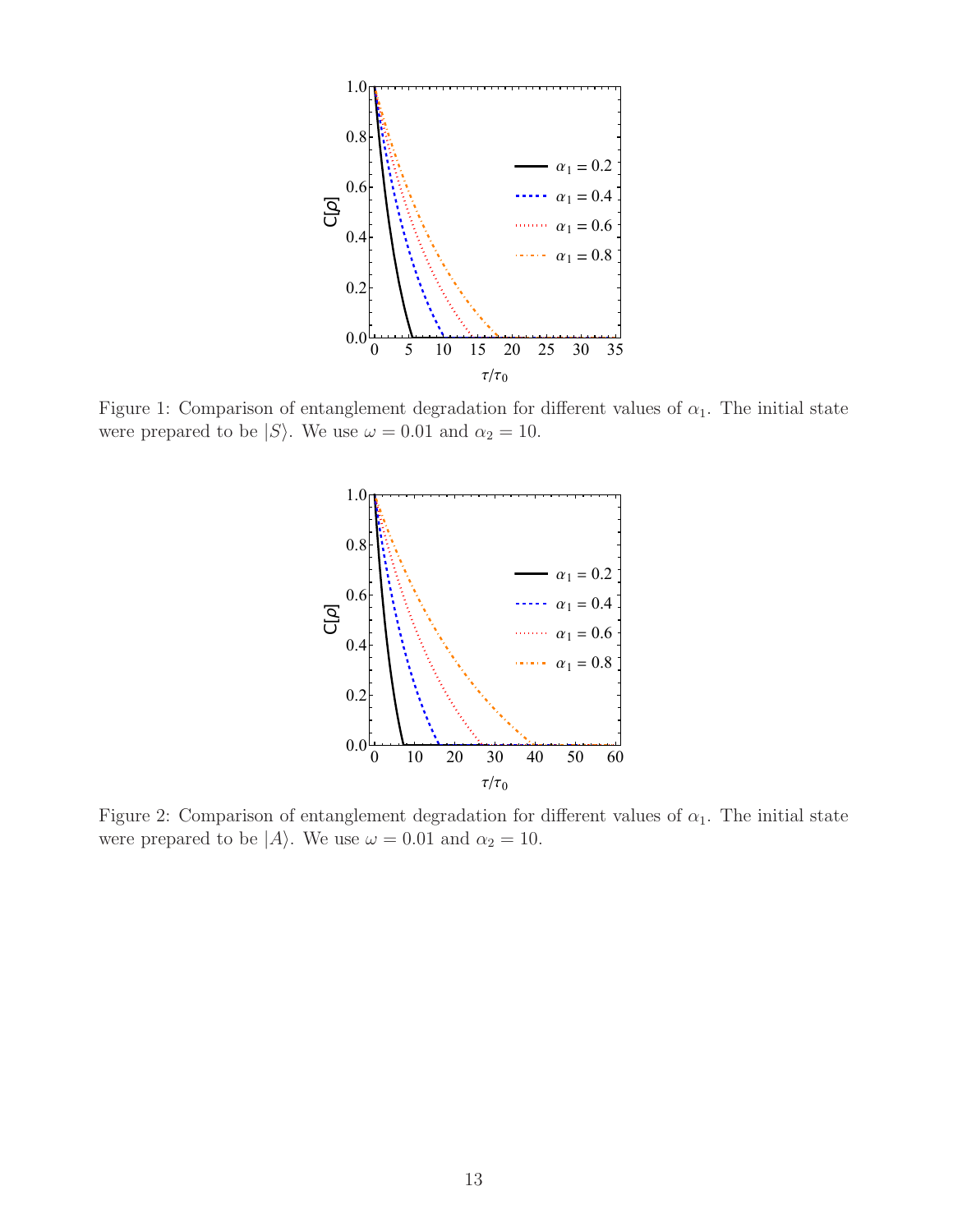<span id="page-13-0"></span>

Figure 3: Comparison of entanglement degradation for different values of  $\alpha_1$  and  $\alpha_2$ . The initial state were prepared to be  $|S\rangle$ . We use  $\omega = 0.01$ .

### 4.2 Entanglement Harvesting

Another interesting phenomenon is the so called *entanglement harvesting* [\[62\]](#page-25-1). This phenomenon occurs when a system is prepared in a separated state and, due to the interaction of the atoms with the field, an atomic entangled state is created. As discussed above, for a massless scalar field, the system is truly harvesting entanglement from the field only if the twolevel systems are spacelike separated [\[69\]](#page-25-3). As we are dealing with two-level systems in different hyperbolas we can definitely assert that the entanglement that is being generated has to come from entanglement harvesting. To study this phenomena within our formalism we prepare the two-level system in the  $|G\rangle$  state or in the  $|E\rangle$  state. We observe in Fig. [4](#page-13-1) that, for the initial state being  $|G\rangle$ , an entangled state can be created and the concurrence increases with the value of  $\alpha_1$ . One interesting result is that entanglement is only created by larger values of  $\alpha_2$ . If we employ the same configuration used in the discussion of the entanglement degradation, we cannot observe any entangled state being created, so  $C[\rho(\tau)] = 0$  in this configuration.

<span id="page-13-1"></span>

Figure 4: Comparison of entanglement harvesting for different values of  $\alpha_1$ . The initial state were prepared to be  $|G\rangle$ . We use  $\omega = 0.01$  and  $\alpha_2 = 70$ .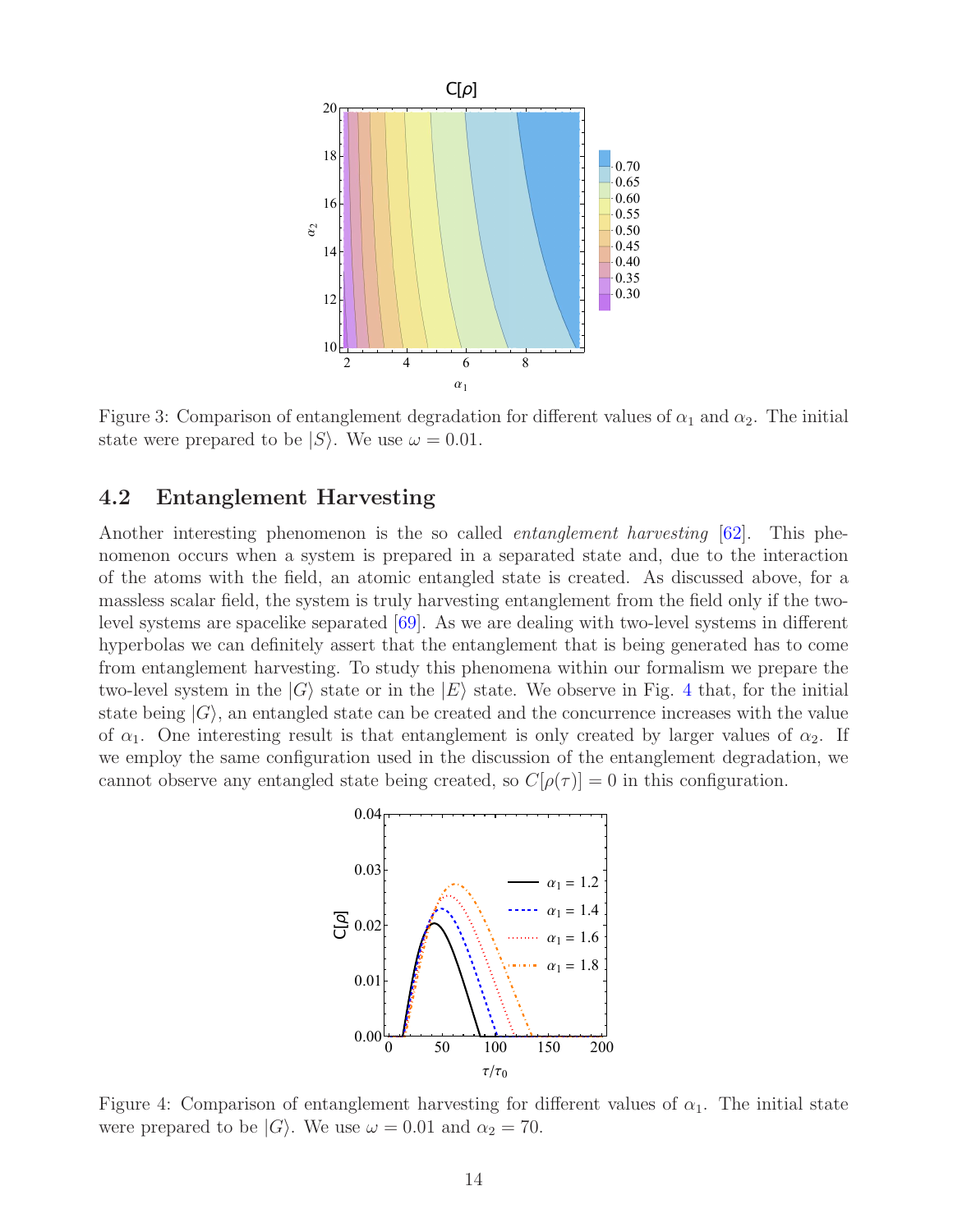When setting the initial state to be  $|E\rangle$ , we obtain the results illustrated in Fig. [5.](#page-14-0) Again, we observe that the entangled state is only created by significantly decreasing the acceleration of the second two-level system  $\alpha_2^{-1}$ . Moreover, the phenomenon of entanglement harvesting only occurs for small values of this acceleration. In this situation, we observe that we only have entangled states for  $\alpha_2 \gg \alpha_1$  – we observe that this entangled state has short lifetime. Furthermore, when we increase the value of  $\alpha_1$ , the associated entanglement decreases. It is important to emphasize that although  $\alpha_2$  is the parameter that most assists the entanglement harvesting, this phenomenon only occurs for relatively high values for  $\alpha_1$  as well. This difficulty in creating entangled state is in agreement with the results discussed in Ref. [\[88\]](#page-26-11).

<span id="page-14-0"></span>As claimed above, our generalized master equation allows us to study how the entanglement of creation evolves when we scan through many different values for both proper accelerations. In Fig. [6](#page-15-1) we consider a fixed time when the concurrence reaches its maximum value. To have a non-trivial result, we set values for  $\alpha_2$  much greater than  $\alpha_1$ . An interesting work that studies how the acceleration can assist entanglement harvesting is presented in Ref. [\[80\]](#page-26-12). The authors investigate three different acceleration scenarios using the Unruh-DeWitt particledetector model – this is the main difference between the procedure that we have used here. This system configuration can now be revisited using the theory of quantum open systems and the master equation derived in this paper.



Figure 5: Comparison of entanglement harvesting for different values of  $\alpha_1$ . The initial state were prepared to be  $|E\rangle$ . We use  $\omega = 0.01$  and  $\alpha_2 = 145$ .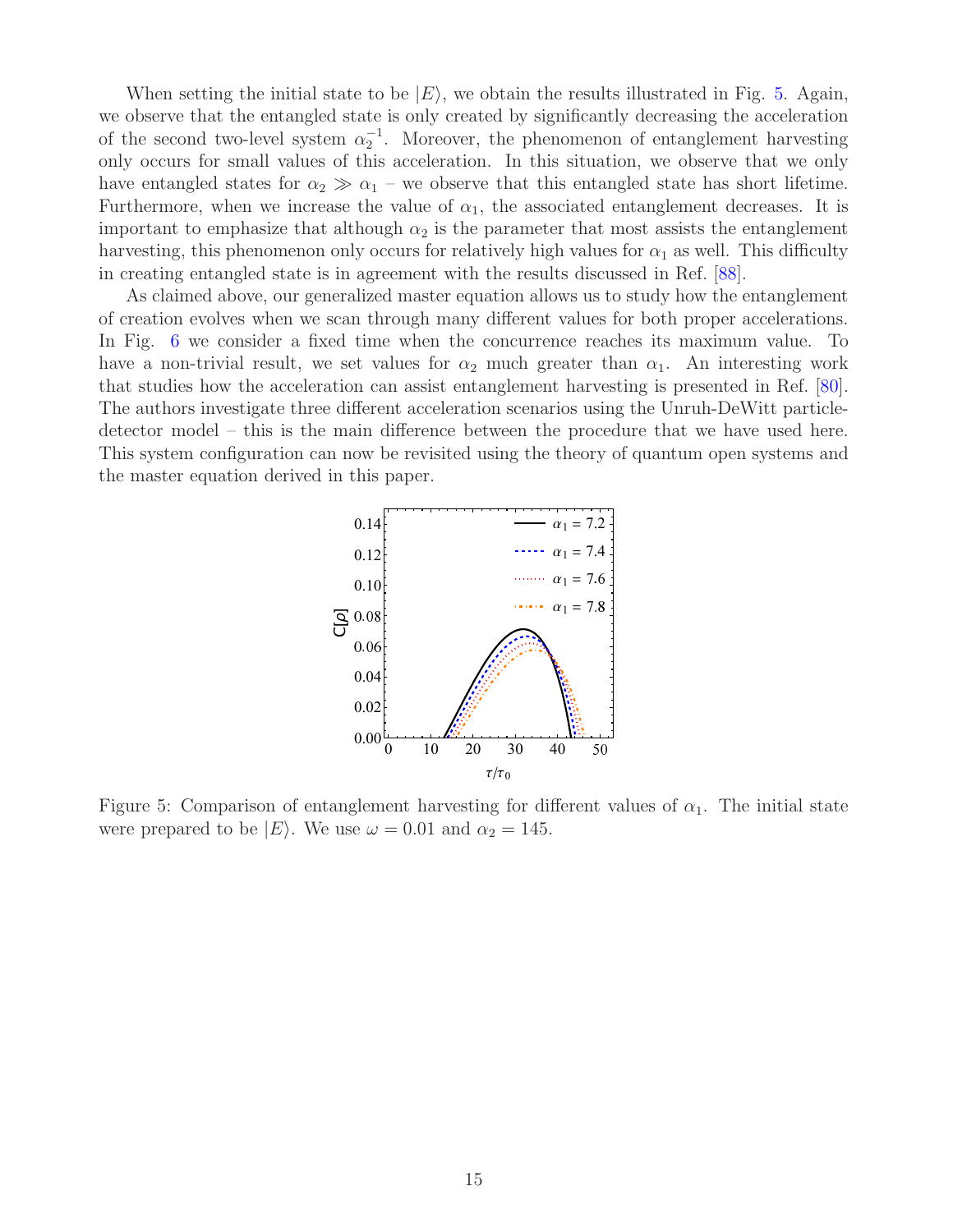<span id="page-15-1"></span>

Figure 6: Comparison of entanglement harvesting for different values of  $\alpha_1$  and  $\alpha_2$ . The initial state were prepared to be  $|G\rangle$  and we fixed the time parameter to  $\tau = 150$ . We use  $\omega = 0.01$ .

## <span id="page-15-0"></span>5 Conclusions

Using the theory of open quantum system we were able to derive a generalized master equation for a system of two two-level system travelling along different world lines. We have also established a suitable generalized Lindblad-Kossakowski form and made use of the Kossakowski matrix formalism. We observe that this equation has a similar form of the one used for twolevel systems in the same world lines. The crucial distinction here relies on the function given by Eq. [\(28\)](#page-5-1), which allows us to investigate how differences in the proper accelerations of the two-level systems affect entanglement dynamics.

We studied the phenomenon of entanglement degradation and observed that as the proper acceleration of the two-level systems decreases, the lifetime of the entangled state increases, in agreement with the Unruh-Davies effect. In particular, the antisymmetric entangled state presents a slower decoherence in comparison with the symmetric entangled state. In any case, we were able to observe the occurrence of entanglement sudden death in all situations under studied. On the other hand, we also observed that the entanglement harvesting is also possible in this scenario and we have investigated its dependence on the values of the proper acceleration of both two-level systems. We have demonstrated that a quantum system initially prepared in the ground state supports entanglement for a longer time in comparison with one initially prepared in the excited separable state. Furthermore, entanglement creation is favoured when the system undergoes small values of accelerations.

The formalism developed in this work provides us with a new way to understand entanglement dynamics in non-inertial reference frames. The procedure used here can be used to study a more physical situation, for example a pair of dipoles interacting with the electromagnetic field, and even more complex situations, as with two-level systems in different space-time regions in a Kerr black-hole background. These subjects are under investigation by the authors.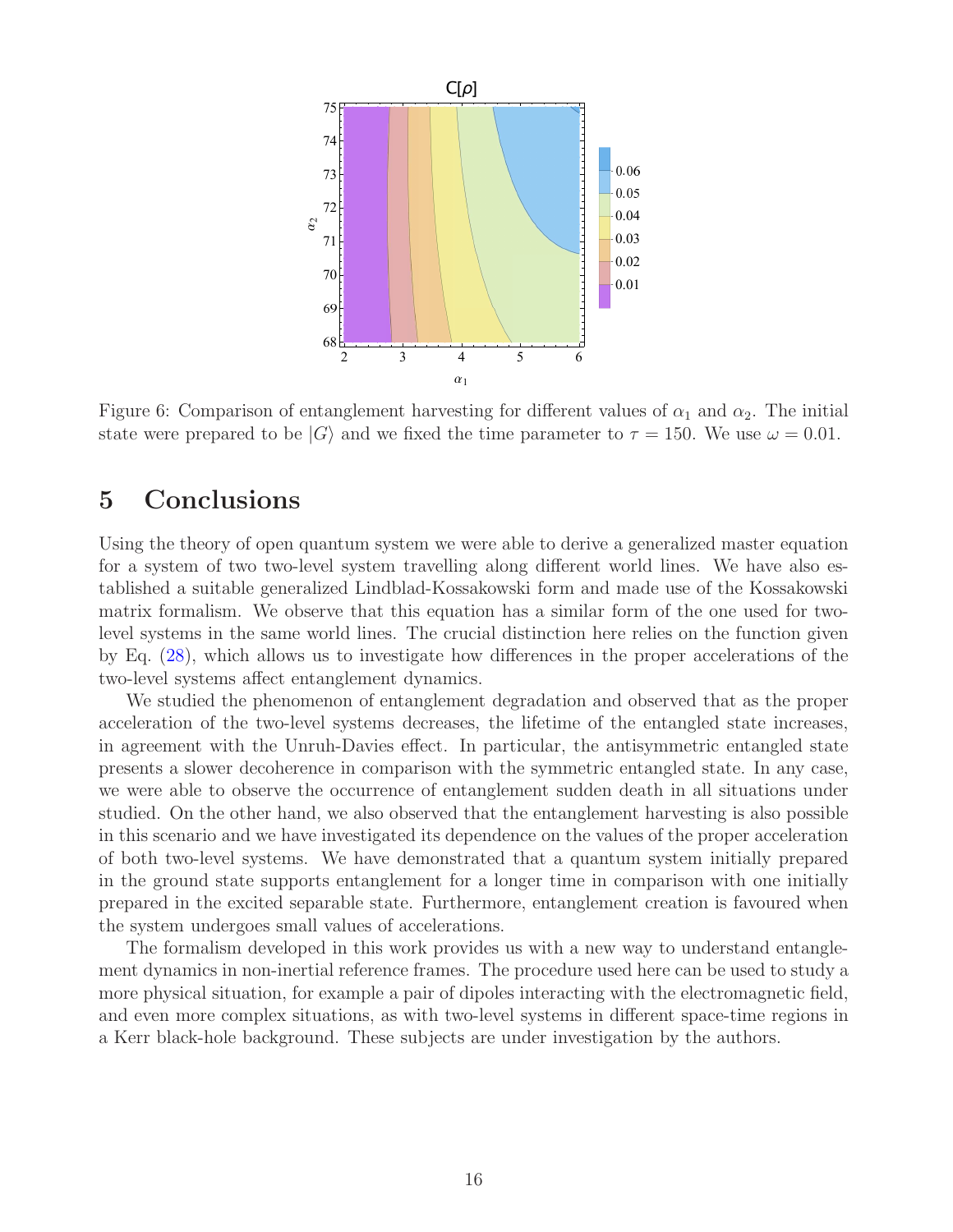## Acknowledgements

This work was partially supported by Conselho Nacional de Desenvolvimento Científico e Tecnológico – CNPq, under grants  $303436/2015$ -8 (N.F.S.) and  $317548/2021$ -2 (G.M.), and Fundação Carlos Chagas Filho de Amparo à Pesquisa do Estado do Rio de Janeiro – FAPERJ under grants E-26/202.725/2018 and E-26/201.142/2022 (G.M.). We would like to thanks C. A. D. Zarro and F. de Melo for useful discussions about the mathematical and physical implications in whole the construction of this paper.

# <span id="page-16-0"></span>A Computation of the  $\Gamma^{(\alpha\beta)}$  function

In order to compute the function  $\Gamma^{(\alpha\beta)}$  from Eq. [\(49\)](#page-8-3) we have two alternative ways to follow. One is to compute it by the Fourier transform presented in Eq. [\(50\)](#page-8-1). This procedure will be straightforward when dealing with the  $\alpha = \beta$  contribution. Instead, for the crossed terms we find it more convenient to first compute the function  $W^{(\alpha\beta)}(a_{\beta}\omega)$  and then use Eq. [\(49\)](#page-8-3).

Let us start with the  $\alpha = \beta$  contribution. For simplicity we write  $\Gamma^{(\alpha\beta)}(a_{\beta}\omega) = \Gamma^{(\beta)}(\omega)$  We use the positive wightman function given by  $(46)$  into Eq.  $(50)$  and then

$$
\Gamma^{(\beta)}(\omega) = -\frac{a_{\beta}^2}{16\pi^2 \alpha_{\beta}^2} \int_{-\infty}^{\infty} ds \frac{e^{i\omega a_{\beta}s}}{\sinh^2 \left(\frac{1}{2\alpha_1}(s-2i\epsilon)\right)}.
$$
(71)

To solve this integral we use the following identity [\[1\]](#page-21-0)

$$
\csc^2(\pi x) = \frac{1}{\pi^2} \sum_{k=-\infty}^{\infty} \frac{1}{(x-k)^2} \text{ and } (72)
$$

<span id="page-16-3"></span><span id="page-16-2"></span><span id="page-16-1"></span>
$$
\text{csch}x = i\,\text{csc}(ix). \tag{73}
$$

Therefore Eq. [\(71\)](#page-16-1) can be written as

$$
\Gamma^{(\beta)}(\omega) = -\frac{a_{\beta}^2 \alpha_1^2}{4\pi^2 \alpha_{\beta}^2} \sum_{k=-\infty}^{\infty} \int_{-\infty}^{\infty} ds \frac{e^{i\omega a_{\beta}s}}{(s - 2i\epsilon + 2\pi i k\alpha_1)^2}.
$$
\n(74)

By performing a change of variables  $u = a_{\beta} s$  in Eq. [\(74\)](#page-16-2) we find that

$$
\Gamma^{(\beta)}(\omega) = -\frac{a_{\beta}^{3}\alpha_{1}^{2}}{4\pi^{2}\alpha_{\beta}^{2}} \sum_{k=-\infty}^{\infty} \int_{-\infty}^{\infty} du \frac{e^{i\omega u}}{(u - 2ia_{\beta}\epsilon + 2\pi ik\alpha_{1}a_{\beta})^{2}}.
$$
\n(75)

The integral presented in Eq. [\(75\)](#page-16-3) can be solved with the help of a contour integration methods. In this integral we observe the existence of second order poles given by  $u = 2ia_8\epsilon - 2\pi i k \alpha_1 a_8$ , where k is an integer. For different values of  $k$  ( $k \geq 0$  and  $k < 0$ ) we have poles over and above the complex plane. For  $\omega > 0$  we use a semicircle of radius R that we close on the upper-half  $(\text{Im}[u] \geq 0)$  plane. This contour encloses the poles for  $k \leq 0$  and runs in anticlockwise direction. For  $\omega < 0$  we close the contour with the lower-half semicircle  $(\text{Im}[u] \leq 0$  of radius R. In this contour we have  $k > 0$  and it runs in clockwise direction. We consider the limit  $R \to \infty$  such that the contribution from the arcs will vanish by the Jordan's lemma. From this discussion we can have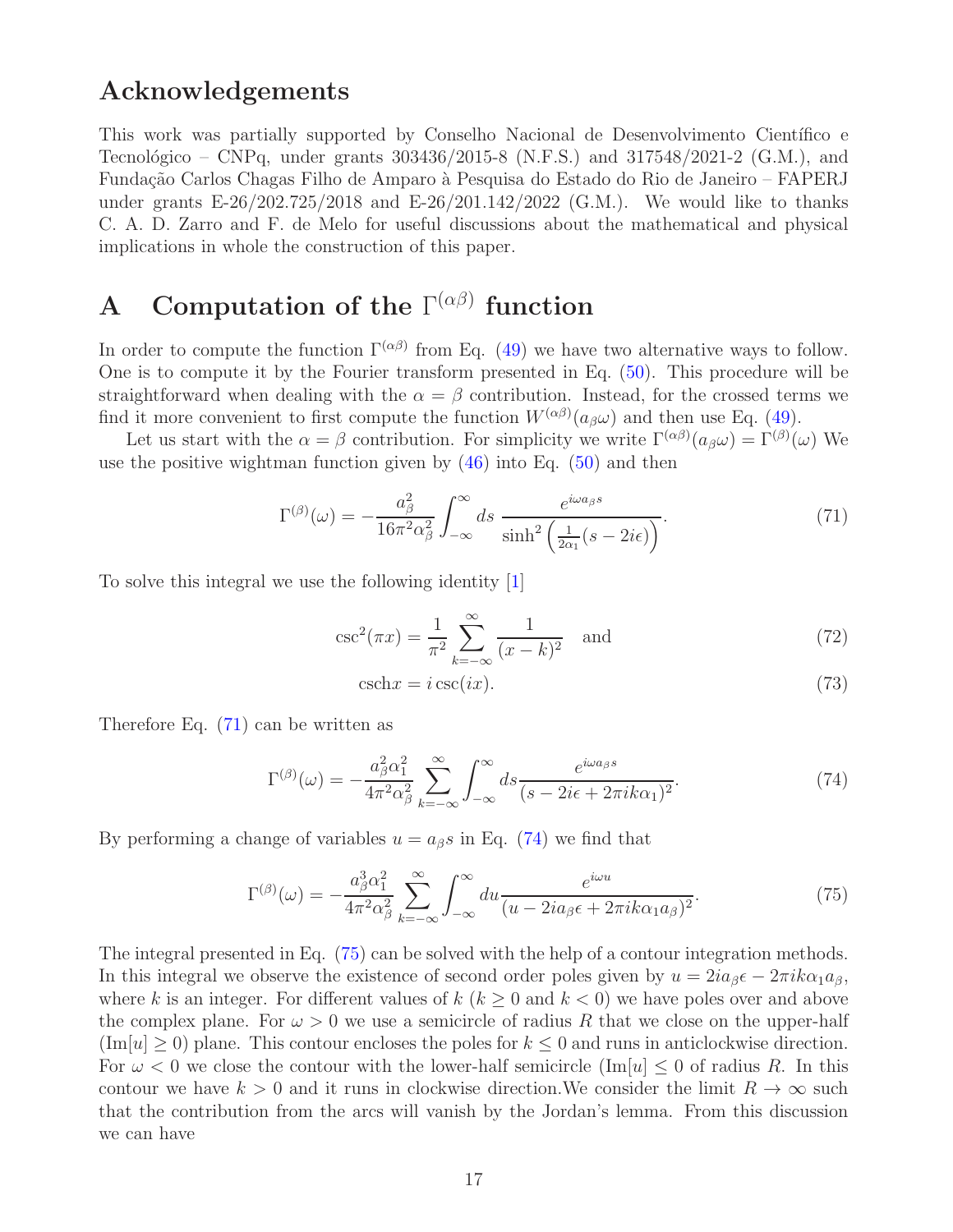$$
\Gamma^{(\beta)}(\omega) = -\frac{a_{\beta}^{3}\alpha_{1}^{2}}{4\pi^{2}\alpha_{\beta}^{2}} \left\{ 2\pi i\theta(\omega) \sum_{k=0}^{\infty} Res \left[ \frac{e^{i\omega u}}{(u - 2ia_{\beta}\epsilon - 2\pi ik\alpha_{1}a_{\beta})^{2}}; u = 2ia_{\beta}\epsilon + 2\pi ik\alpha_{1}a_{\beta} \right] - 2\pi i \theta(-\omega) \sum_{k=1}^{\infty} Res \left[ \frac{e^{-i|\omega|u}}{(u + 2\pi ik\alpha_{1}a_{\beta})^{2}}; u = -2\pi ik\alpha_{1}a_{\beta} \right] \right\},
$$
(76)

where in the first summation we performed the change  $k \to -k$ . By finding the residues of Eq. [\(76\)](#page-17-0) and considering that  $a_{\beta} = \alpha_{\beta}/\alpha_1$ , we finally obtain

<span id="page-17-0"></span>
$$
\Gamma^{(\beta)}(\omega) = \frac{|\omega|\alpha_{\beta}}{2\pi\alpha_{1}} \left[ \theta(\omega) \left( \sum_{k=0}^{\infty} e^{-2\pi\omega\alpha_{1}a_{\beta}k} \right) + \theta(-\omega) \left( \sum_{k=1}^{\infty} e^{-2\pi|\omega|\alpha_{1}a_{\beta}k} \right) \right]
$$

$$
= \frac{|\omega|\alpha_{\beta}}{2\pi\alpha_{1}} \left[ \theta(\omega) \left( 1 + \frac{1}{e^{2\pi\omega\alpha_{1}a_{\beta}} - 1} \right) + \theta(-\omega) \left( \frac{1}{e^{2\pi|\omega|\alpha_{1}a_{\beta}} - 1} \right) \right].
$$
 (77)

As discussed above, to compute  $\Gamma^{(\alpha\beta)}(a_{\beta}\omega)$  for  $\alpha \neq \beta$  we first compute the functions  $W^{(\alpha\beta)}(a_{\beta}\omega)$ . Using Eq. [\(47\)](#page-8-5) into Eq. [\(44\)](#page-7-3) we have

$$
W^{(\alpha\beta)}(a_{\beta}\omega) = -\frac{a_{\alpha}a_{\beta}}{16\pi^2\alpha_1\alpha_2} \int_0^{\infty} ds \frac{e^{i\omega a_{\beta}s}}{\sinh\left(\frac{s}{2\alpha_1} - \frac{4i\epsilon}{\alpha_1 + \alpha_2} + \frac{\phi}{2}\right) \sinh\left(\frac{s}{2\alpha_1} - \frac{4i\epsilon}{\alpha_1 + \alpha_2} - \frac{\phi}{2}\right)}.
$$
(78)

Let us start with  $W^{(21)}(\omega)$ . By Eq. [\(78\)](#page-17-1) we have

<span id="page-17-3"></span><span id="page-17-1"></span>
$$
W^{(21)}(\omega) = -\frac{1}{16\pi^2\alpha_1^2} \int_0^\infty ds \frac{e^{i\omega s}}{\sinh\left(\frac{s}{2\alpha_1} - \frac{4i\epsilon}{\alpha_1 + \alpha_2} + \frac{\phi}{2}\right) \sinh\left(\frac{s}{2\alpha_1} - \frac{4i\epsilon}{\alpha_1 + \alpha_2} - \frac{\phi}{2}\right)}
$$
  
= 
$$
-\frac{1}{16\pi^2\alpha_1^2} \int_0^\infty ds f(s).
$$
 (79)

<span id="page-17-2"></span>

Figure 7: Contours in the complex plane for the evaluation of the integrals for  $W^{(\alpha\beta)}(a_{\beta}\omega)$ . In (a) we have the contour for  $\omega > 0$ . We observe that in this case the poles inside the contour for  $R \to \infty$  have  $n \ge 0$ . Figure (b) corresponds to  $\omega < 0$  and we have  $n \ge 1$ .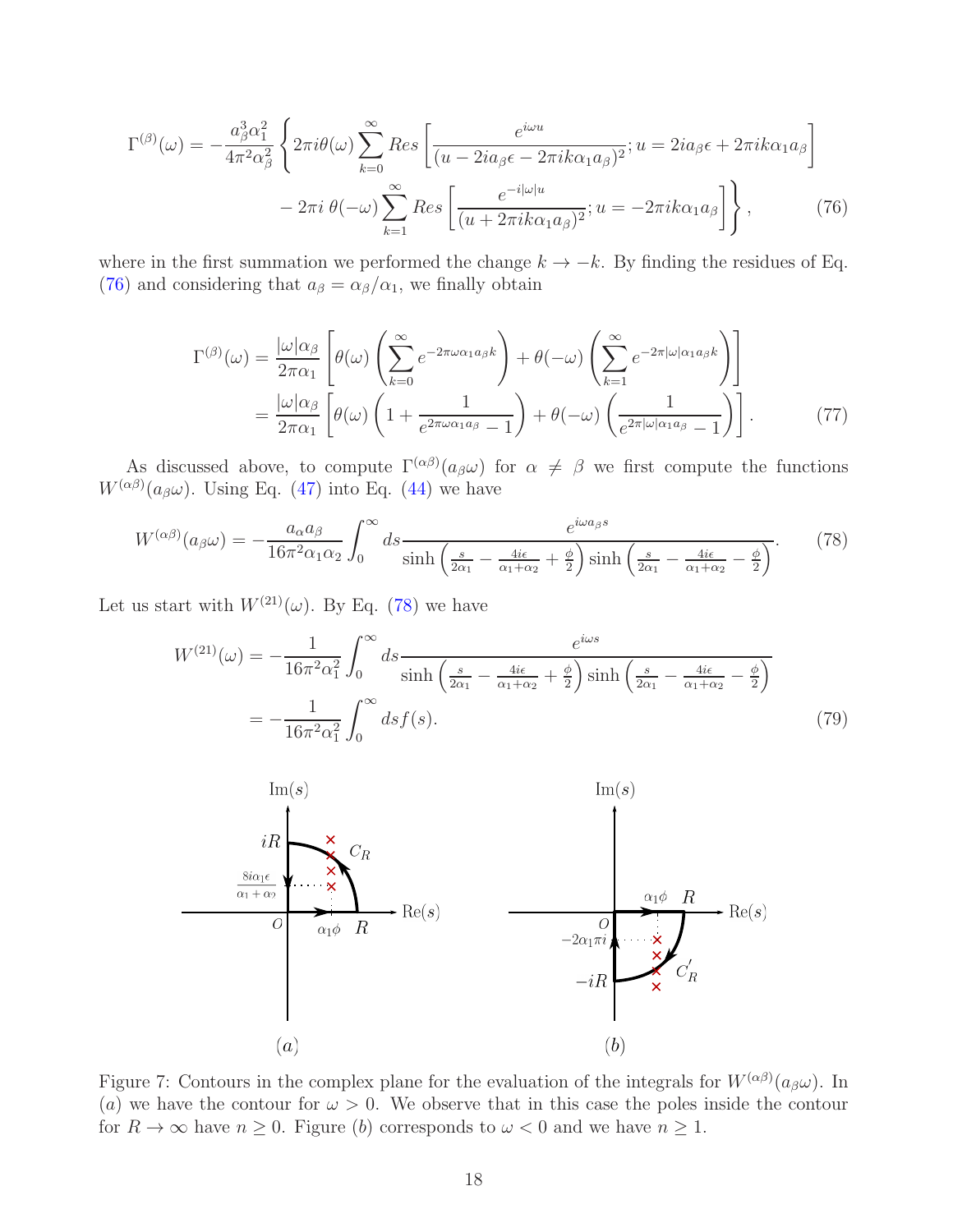To solve this integral we use the contours illustrated in Fig. [\(7\)](#page-17-2). The sign of  $\omega$  will define if we close the contour in the upper-half of the semicircle of radius  $R$  of in its lower-half. For  $\omega > 0$ , the poles inside the upper-half semicircle contour, see Fig. [\(7\)](#page-17-2), are given by

$$
s_n^{(1)} = \alpha_1 \phi + \frac{8\alpha_1 i\epsilon}{\alpha_1 + \alpha_2} + 2\alpha_1 \pi i n,\tag{80}
$$

with  $n \geq 0$ . The associated contour integral can be split up to

$$
\oint_{\omega>0} ds f(s) = \int_0^R ds f(s) + \int_{C_R} ds f(s) + \int_{iR}^0 ds f(s)
$$
\n
$$
= 2\pi i \sum_{n=0}^\infty \text{Res}(f(s); s = s_n^{(1)})
$$
\n
$$
= \frac{4\pi i \alpha_1}{\sinh \phi} e^{i\omega \alpha_1 \phi} \sum_{n=0}^\infty e^{-2\pi \omega \alpha_1 n} \tag{81}
$$

with  $C_R$  the quarter of circle presented in Fig. [\(7\)](#page-17-2) and we have taken  $\epsilon \to 0$ . For  $\omega < 0$ , the poles inside the lower-half semicircle contour, see Fig. [\(7\)](#page-17-2), are given by

$$
s_n^{(2)} = \alpha_1 \phi - 2\alpha_1 \pi i n,\tag{82}
$$

with  $n > 0$ . The associated contour integral can be slipt up to

$$
\oint_{\omega<0} ds f(s) = \int_0^R ds f(s) + \int_{C'_R} ds f(s) + \int_{-iR}^0 ds f(s)
$$
\n
$$
= -2\pi i \sum_{n=1}^\infty \text{Res}(f(s); s = s_n^{(2)})
$$
\n
$$
= -\frac{4\pi i \alpha_1}{\sinh \phi} e^{-i|\omega|\alpha_1 \phi} \sum_{n=1}^\infty e^{-2\pi \alpha_1 |\omega| n},
$$
\n(83)

with  $C'_R$  the quarter of circle presented in Fig. [\(7\)](#page-17-2). By taking the limit  $R \to \infty$  the integrals along  $C_R$  and  $C_R'$  vanishes by the Jordan lemma. After some algebraic manipulations, one gets

$$
W^{(21)}(\omega) = \frac{\operatorname{csch}\phi}{4\pi\alpha_1} \left\{ \theta(\omega) \left[ \mathcal{U}(\alpha_1 \omega) \left( 1 + \frac{1}{e^{2\pi\alpha_1 \omega} - 1} \right) + \mathcal{V}(\alpha_1 \omega) \right] \right. \\ \left. + \theta(-\omega) \left( \frac{\mathcal{U}^*(\alpha_1|\omega|)}{e^{2\pi\alpha_1|\omega|} - 1} + \mathcal{V}^*(\alpha_1|\omega|) \right) \right\},
$$
\n(84)

where we have defined the following functions

$$
\mathcal{U}(\alpha_1 \omega) = -ie^{i\omega \alpha_1 \phi},\tag{85}
$$

$$
\mathcal{V}(\alpha_1 \omega) = \frac{i \sinh \phi}{2} \int_0^{2\pi} du \frac{e^{u\alpha_1 \omega}}{\cos u - \cosh \phi}.
$$
 (86)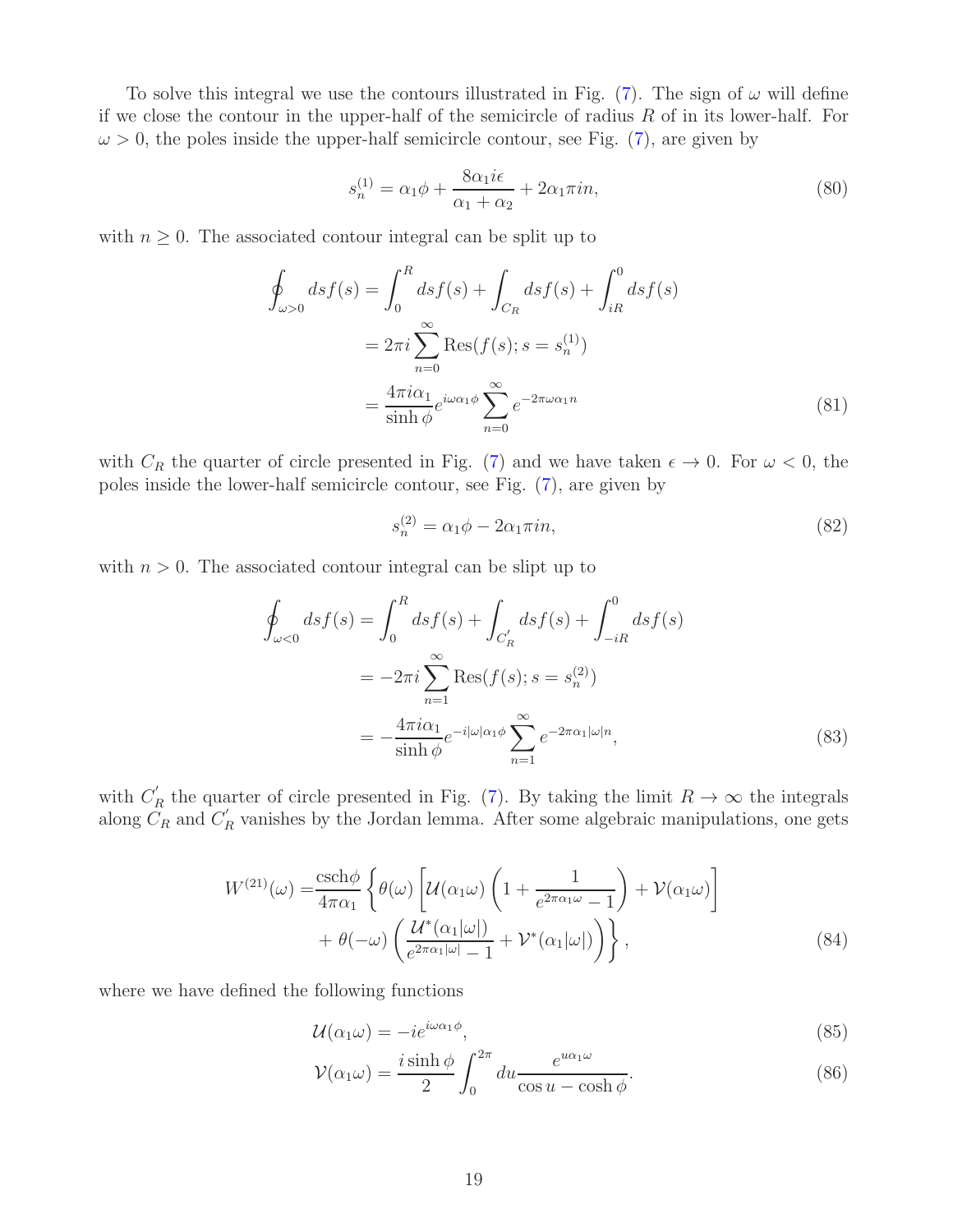Now we look for the solution for  $W^{(12)}(a_2\omega)$ . From Eq. [\(78\)](#page-17-1) we have

$$
W^{(12)}(a_2\omega) = W^{(12)}\left(\frac{\alpha_2\omega}{\alpha_1}\right) =
$$
  
 
$$
-\frac{1}{16\pi^2\alpha_1^2} \int_0^\infty ds \frac{e^{i\omega\frac{\alpha_2}{\alpha_1}s}}{\sinh\left(\frac{s}{2\alpha_1} - \frac{4i\epsilon}{\alpha_1 + \alpha_2} + \frac{\phi}{2}\right) \sinh\left(\frac{s}{2\alpha_1} - \frac{4i\epsilon}{\alpha_1 + \alpha_2} - \frac{\phi}{2}\right)}.
$$
 (87)

We observe that the integral presented in Eq.  $(87)$  can be solved similarly to the one from Eq. [\(79\)](#page-17-3) by changing  $w \to w\alpha_2/\alpha_1$ . Therefore, we can write

<span id="page-19-1"></span>
$$
W^{(12)}(a_2\omega) = \frac{\operatorname{csch}\phi}{4\pi\alpha_1} \left\{ \theta(\omega) \left[ \mathcal{U}(\alpha_2\omega) \left( 1 + \frac{1}{e^{2\pi\alpha_2\omega} - 1} \right) + \mathcal{V}(\alpha_2\omega) \right] + \theta(-\omega) \left( \frac{\mathcal{U}^*(\alpha_2|\omega|)}{e^{2\pi\alpha_2|\omega|} - 1} + \mathcal{V}^*(\alpha_2|\omega|) \right) \right\},
$$
\n(88)

or in a general form

$$
W^{(\alpha\beta)}(a_{\beta}\omega) = \frac{\operatorname{csch}\phi}{4\pi\alpha_1} \left\{ \theta(\omega) \left[ \mathcal{U}(\alpha_{\beta}\omega) \left( 1 + \frac{1}{e^{2\pi\alpha_{\beta}\omega} - 1} \right) + \mathcal{V}(\alpha_{\beta}\omega) \right] + \theta(-\omega) \left( \frac{\mathcal{U}^*(\alpha_{\beta}|\omega|)}{e^{2\pi\alpha_{\beta}|\omega|} - 1} + \mathcal{V}^*(\alpha_{\beta}|\omega|) \right) \right\}.
$$
 (89)

With Eq. [\(89\)](#page-19-2) in hands we are able to compute  $\Gamma^{(\alpha\beta)}(a_{\beta}\omega)$  from Eq. [\(49\)](#page-8-3). We first observe that  $\phi$  is invariant under the change  $\alpha_1 \rightarrow \alpha_2$ . This lead us to write

<span id="page-19-2"></span>
$$
W^{(\alpha\beta)}(a_{\beta}\omega) = W^{(\beta\alpha)}(a_{\beta}\omega). \tag{90}
$$

Therefore, by using Eq.  $(89)$  into Eq.  $(49)$  we finally have

$$
\Gamma^{(\alpha\beta)}(a_{\beta}\omega) = \frac{1}{4\pi\alpha_1 \sinh\phi} \left\{ \theta(\omega) \left[ 2 \operatorname{Re} \left( \mathcal{U}(\alpha_{\beta}\omega) \right) \left( 1 + \frac{1}{e^{2\pi\alpha_{\beta}\omega} - 1} \right) \right] + \theta(-\omega) \left[ \frac{2 \operatorname{Re} \left( \mathcal{U}(\alpha_{\beta}|\omega|) \right)}{e^{2\pi\alpha_{\beta}|\omega|} - 1} \right] \right\}.
$$
\n(91)

## <span id="page-19-0"></span>B Explicit form of the generalized master equation

In this appendix we present the explicit form of the master equation [\(41\)](#page-7-1) where we consider the contribution only of the dissipative part of it as discussed in Sec. [4.](#page-10-0) From Eq. [\(66\)](#page-10-1) we only have to compute eight components. These are given by the following set of differential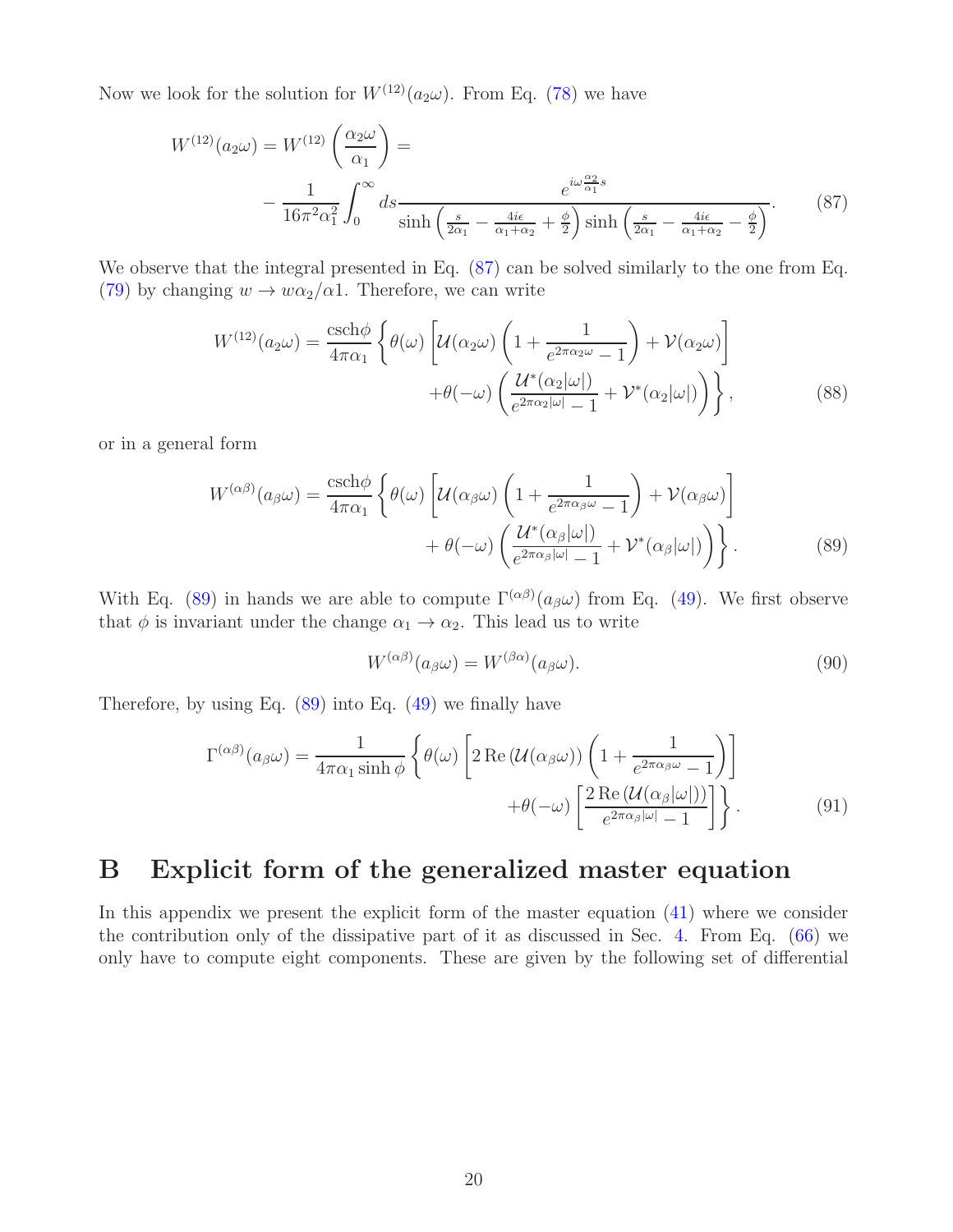equations:

$$
\dot{\rho}_{GG}(\tau) = -2\left(A^{(11)} + A^{(22)} - B^{(11)} - B^{(22)}\right)\rho_{GG}(\tau) \n+ \left(A^{(11)} + A^{(22)} + B^{(11)} + B^{(22)}\right) \n- A^{(12)} - A^{(21)} - B^{(12)} - B^{(21)}\right)\rho_{AA}(\tau) \n+ \left(A^{(11)} - A^{(22)} + B^{(11)} - B^{(22)}\right) \n- A^{(12)} + A^{(21)} + B^{(12)} - B^{(21)}\right)\rho_{AS}(\tau) \n+ \left(A^{(11)} - A^{(22)} + B^{(11)} - B^{(22)}\right) \n+ A^{(12)} - A^{(21)} + B^{(12)} - B^{(21)}\right)\rho_{SA}(\tau) \n+ \left(A^{(11)} + A^{(22)} + B^{(11)} + B^{(22)}\right) \n+ A^{(12)} + A^{(21)} + B^{(12)} + B^{(21)}\right)\rho_{SS}(\tau),
$$
\n(92)

<span id="page-20-0"></span>
$$
\dot{\rho}_{SS}(\tau) = -2 \left( A^{(11)} + A^{(22)} + A^{(12)} + A^{(21)} \right) \rho_{SS}(\tau) \n+ \left( B^{(22)} - B^{(11)} + B^{(12)} - B^{(21)} \right) \rho_{AS}(\tau) \n+ \left( A^{(11)} + A^{(22)} + B^{(11)} + B^{(22)} \right) \n+ A^{(12)} + A^{(21)} + B^{(12)} + B^{(21)} \right) \rho_{EE}(\tau) \n+ \left( A^{(11)} + A^{(22)} - B^{(11)} - B^{(22)} \right) \n+ A^{(12)} + A^{(21)} - B^{(12)} - B^{(21)} \right) \rho_{GG}(\tau) \n+ \left( B^{(22)} - B^{(11)} - B^{(12)} + B^{(21)} \right) \rho_{SA}(\tau),
$$
\n(93)

$$
\dot{\rho}_{AA}(\tau) = -2 \left( A^{(11)} + A^{(22)} - A^{(12)} - A^{(21)} \right) \rho_{AA}(\tau) \n+ \left( B^{(22)} - B^{(11)} + B^{(12)} - B^{(21)} \right) \rho_{AS}(\tau) \n+ \left( A^{(11)} + A^{(22)} + B^{(11)} + B^{(22)} \n+ A^{(12)} + A^{(21)} + B^{(12)} + B^{(21)} \right) \rho_{EE}(\tau) \n+ \left( A^{(11)} + A^{(22)} - B^{(11)} - B^{(22)} \n+ A^{(12)} + A^{(21)} - B^{(12)} - B^{(21)} \right) \rho_{GG}(\tau) \n+ \left( B^{(22)} - B^{(11)} - B^{(12)} + B^{(21)} \right) \rho_{SA}(\tau),
$$
\n(94)

$$
\dot{\rho}_{EE}(\tau) = -2\left(A^{(11)} + A^{(22)} + B^{(11)} + B^{(22)}\right)\rho_{EE}(\tau) \n+ \left(A^{(22)} - A^{(11)} + B^{(11)} - B^{(22)}\right) \n- A^{(12)} + A^{(21)} + B^{(12)} - B^{(21)}\right)\rho_{SA}(\tau) \n+ \left(A^{(11)} + A^{(22)} - B^{(11)} - B^{(22)}\right) \n- A^{(12)} - A^{(21)} + B^{(12)} + B^{(21)}\right)\rho_{AA}(\tau) \n+ \left(A^{(22)} - A^{(11)} + B^{(11)} - B^{(22)}\right) \n+ A^{(12)} - A^{(21)} - B^{(12)} + B^{(21)}\right)\rho_{AS}(\tau) \n+ \left(A^{(22)} + A^{(11)} - B^{(11)} - B^{(22)}\right) \n+ A^{(12)} + A^{(21)} - B^{(12)} - B^{(21)}\right)\rho_{SS}(\tau),
$$
\n(95)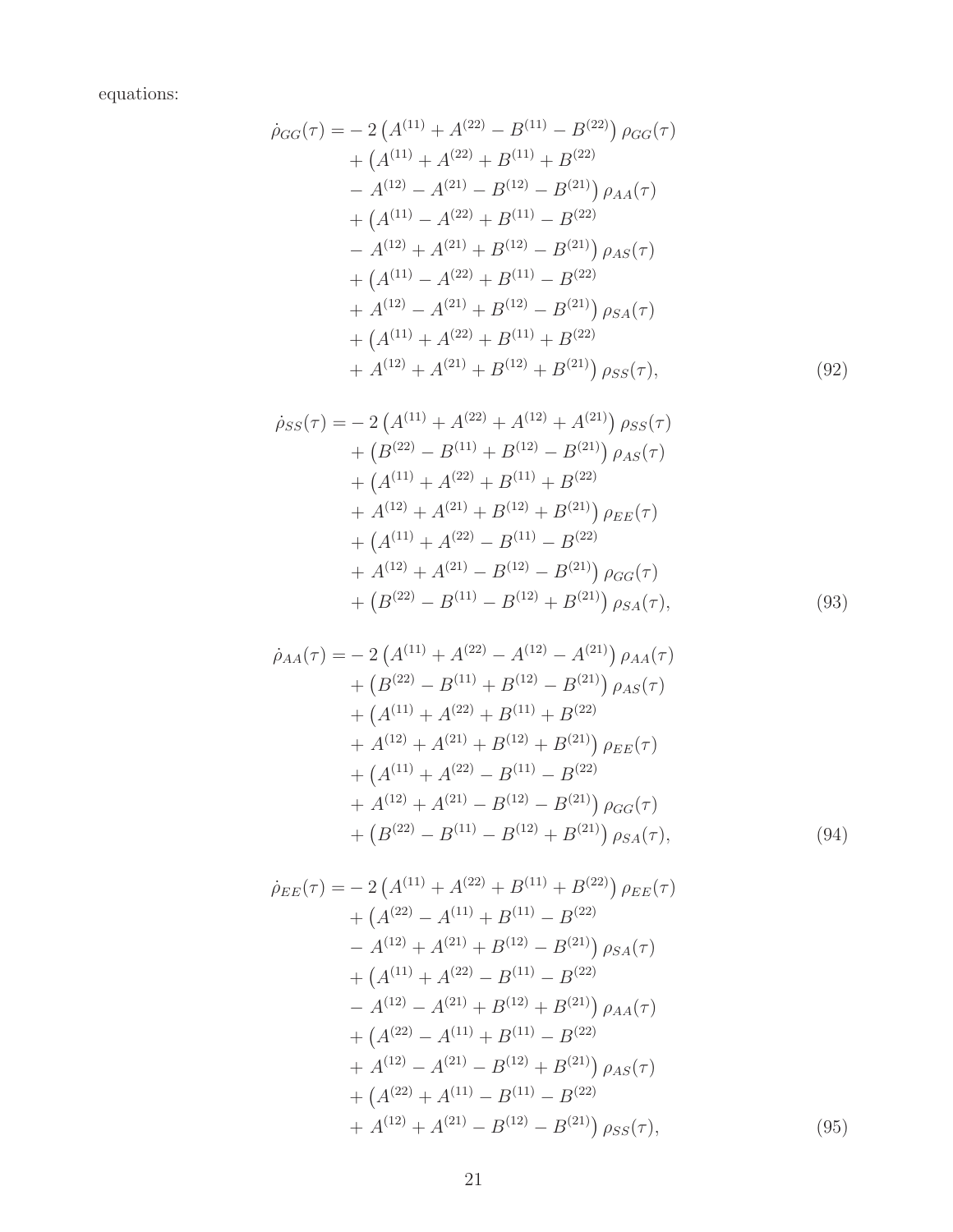$$
\dot{\rho}_{AS}(\tau) = -2\left(A^{(11)} + A^{(22)}\right)\rho_{AS}(\tau) \n+ \left(B^{(22)} - B^{(11)} - B^{(12)} + B^{(21)}\right)\rho_{AA}(\tau) \n+ \left(A^{(22)} - A^{(11)} - B^{(11)} + B^{(22)}\right) \n+ A^{(12)} - A^{(21)} + B^{(12)} - B^{(21)}\rho_{EE}(\tau) \n+ \left(A^{(11)} - A^{(22)} - B^{(11)} + B^{(22)}\right) \n- A^{(12)} + A^{(21)} + B^{(12)} - B^{(21)}\rho_{GG}(\tau) \n+ \left(B^{(22)} - B^{(11)} - B^{(12)} + B^{(21)}\right)\rho_{SS}(\tau),
$$
\n(96)

$$
\dot{\rho}_{SA}(\tau) = -2\left(A^{(11)} + A^{(22)}\right)\rho_{SA}(\tau) \n+ \left(B^{(22)} - B^{(11)} + B^{(12)} - B^{(21)}\right)\rho_{AA}(\tau) \n+ \left(A^{(22)} - A^{(11)} - B^{(11)} + B^{(22)}\right) \n- A^{(12)} + A^{(21)} - B^{(12)} + B^{(21)}\rho_{EE}(\tau) \n+ \left(A^{(11)} - A^{(22)} - B^{(11)} + B^{(22)}\right) \n+ A^{(12)} - A^{(21)} - B^{(12)} + B^{(21)}\rho_{GG}(\tau) \n+ \left(B^{(22)} - B^{(11)} + B^{(12)} - B^{(21)}\right)\rho_{SS}(\tau),
$$
\n(97)

$$
\dot{\rho}_{GE}(\tau) = -2\left(A^{(11)} + A^{(22)}\right)\rho_{GE}(\tau),\tag{98}
$$

<span id="page-21-7"></span>
$$
\dot{\rho}_{EG}(\tau) = -2\left(A^{(11)} + A^{(22)}\right)\rho_{EG}(\tau). \tag{99}
$$

## <span id="page-21-0"></span>References

- <span id="page-21-1"></span>[1] N. D. Birell and P. C. W. Davies. *Quantum Fields in Curved Space*. Cambridge University Press, Cambridge, 1982.
- <span id="page-21-2"></span>[2] Leonard E. Parker and D. Toms. *Quantum Field Theory in Curved Spacetime*. Cambridge University Press, 8 2009.
- [3] P. C. W. Davies. Scalar particle production in Schwarzschild and Rindler metrics. *J. Phys. A*, 8:609–616, 1975.
- <span id="page-21-3"></span>[4] W. G. Unruh. Notes on black hole evaporation. *Phys. Rev. D*, 14:870, 1976.
- <span id="page-21-4"></span>[5] William G Unruh and Robert M Wald. What happens when an accelerating observer detects a Rindler particle. *Phys. Rev. D*, 29(6):1047, 1984.
- <span id="page-21-5"></span>[6] S. W. Hawking. Particle creation by black holes. *Commun. Math. Phys.*, 43:199–220, Aug 1975.
- [7] Hongwei Yu and Jialin Zhang. Understanding hawking radiation in the framework of open quantum systems. *Phys. Rev. D*, 77:024031, Jan 2008.
- <span id="page-21-6"></span>[8] Stephen A Fulling. Nonuniqueness of canonical field quantization in Riemannian spacetime. *Phys. Rev. D*, 7(10):2850, 1973.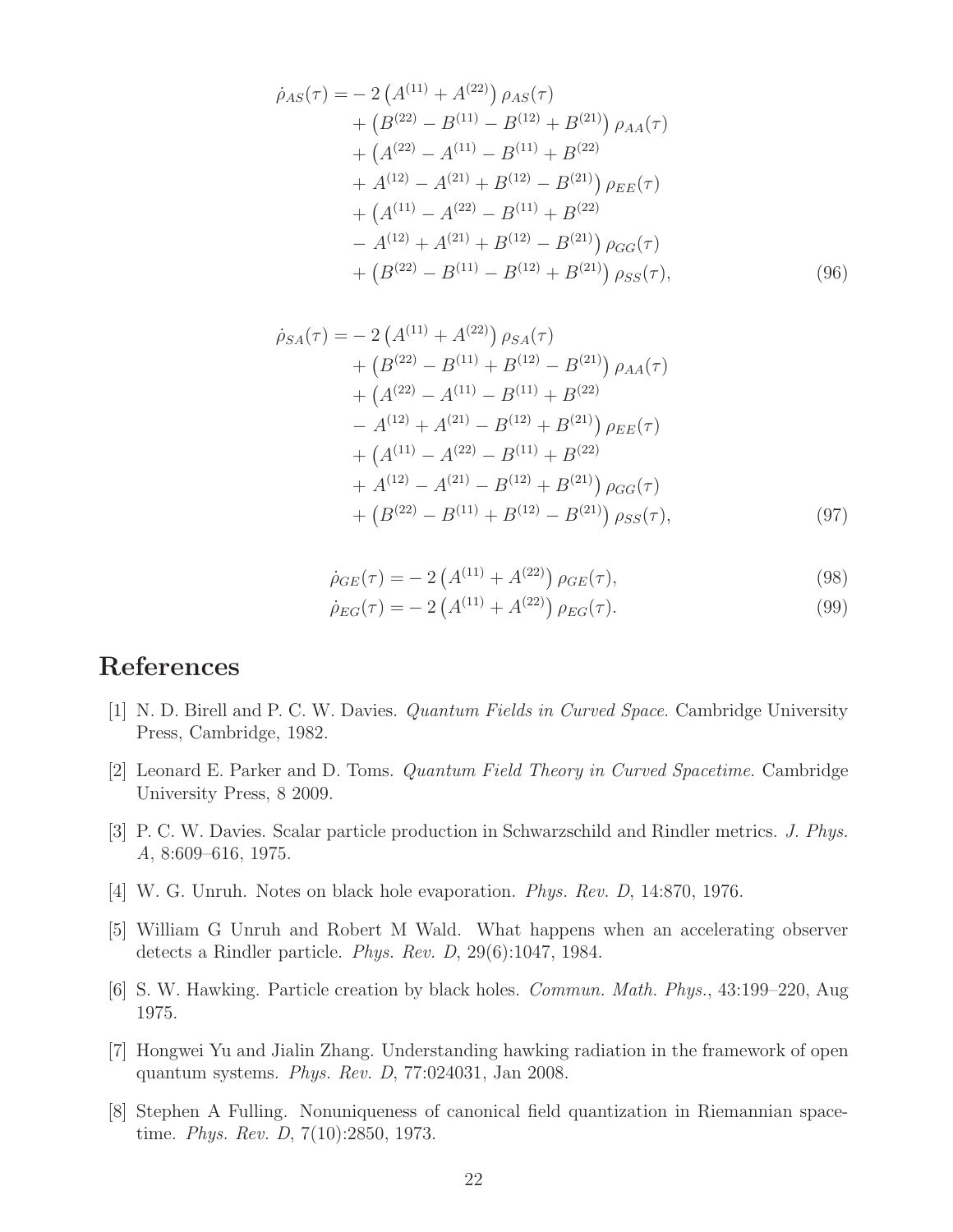- [9] P. Candelas and D. J. Raine. Quantum Field Theory in Incomplete Manifolds. *J. Math. Phys.*, 17:2101–2112, 1976.
- [10] Bernar F Svaiter and Nami F Svaiter. Inertial and noninertial particle detectors and vacuum fluctuations. *Phys. Rev. D*, 46(12):5267, 1992. [Erratum: Phys. Rev. D 47, 4802(E) (1993)].
- [11] L. H. Ford, N. F. Svaiter, and Marcelo L. Lyra. Radiative properties of a two-level system in the presence of mirrors. *Phys. Rev. A*, 49:1378–1386, 1994.
- [12] Shih-Yuin Lin and B. L. Hu. Accelerated Detector Quantum Field Correlations: From Vacuum Fluctuations to Radiation Flux. *Phys. Rev. D*, 73:124018, 2006.
- [13] L. C. B. Crispino, A. Higuchi, and G. E. A. Matsas. The Unruh effect and its applications. *Rev. Mod. Phys.*, 80:787, 2008.
- [14] F. Lenz, K. Ohta, and K. Yazaki. Static interactions and stability of matter in Rindler space. *Phys. Rev. D*, 83:064037, 2011.
- [15] E. Arias, G. Krein, G. Menezes, and N. F. Svaiter. Thermal Radiation from a Fluctuating Event Horizon. *Int. J. Mod. Phys. A*, 27:1250129, 2012.
- [16] G. Menezes and N. F. Svaiter. Radiative processes of uniformly accelerated entangled atoms. *Phys. Rev. A*, 93(5):052117, 2016.
- [17] J. S. Ben-Benjamin et al. Unruh Acceleration Radiation Revisited. *Int. J. Mod. Phys. A*, 34(28):1941005, 2019.
- [18] C. D. Rodríguez-Camargo, N. F. Svaiter, and G. Menezes. Finite-time response function of uniformly accelerated entangled atoms. *Annals Phys.*, 396:266–291, 2018.
- [19] E. Arias, J. G. Dueñas, G. Menezes, and N. F. Svaiter. Boundary effects on radiative processes of two entangled atoms. *JHEP*, 07:147, 2016.
- [20] Christopher J. Fewster, Benito A. Juárez-Aubry, and Jorma Louko. Waiting for Unruh. *Class. Quant. Grav.*, 33(16):165003, 2016.
- [21] G. Menezes. Spontaneous excitation of an atom in a Kerr spacetime. *Phys. Rev. D*, 95(6):065015, 2017. [Erratum: Phys.Rev.D 97, 029901(E) (2018)].
- [22] G. Menezes, N. F. Svaiter, and C. A. D. Zarro. Entanglement dynamics in random media. *Phys. Rev. A*, 96(6):062119, 2017.
- [23] Gabriel Picanço, Nami F. Svaiter, and Carlos A. D. Zarro. Radiative processes of entangled detectors in rotating frames. *JHEP*, 08:025, 2020.
- [24] Wenting Zhou and Hongwei Yu. Radiation-reaction-induced transitions of two maximally entangled atoms in noninertial motion. *Phys. Rev. D*, 101:025009, Jan 2020.
- [25] Erickson Tjoa and Robert B. Mann. Unruh-DeWitt detector in dimensionally-reduced static spherically symmetric spacetimes. *JHEP*, 03:014, 2022.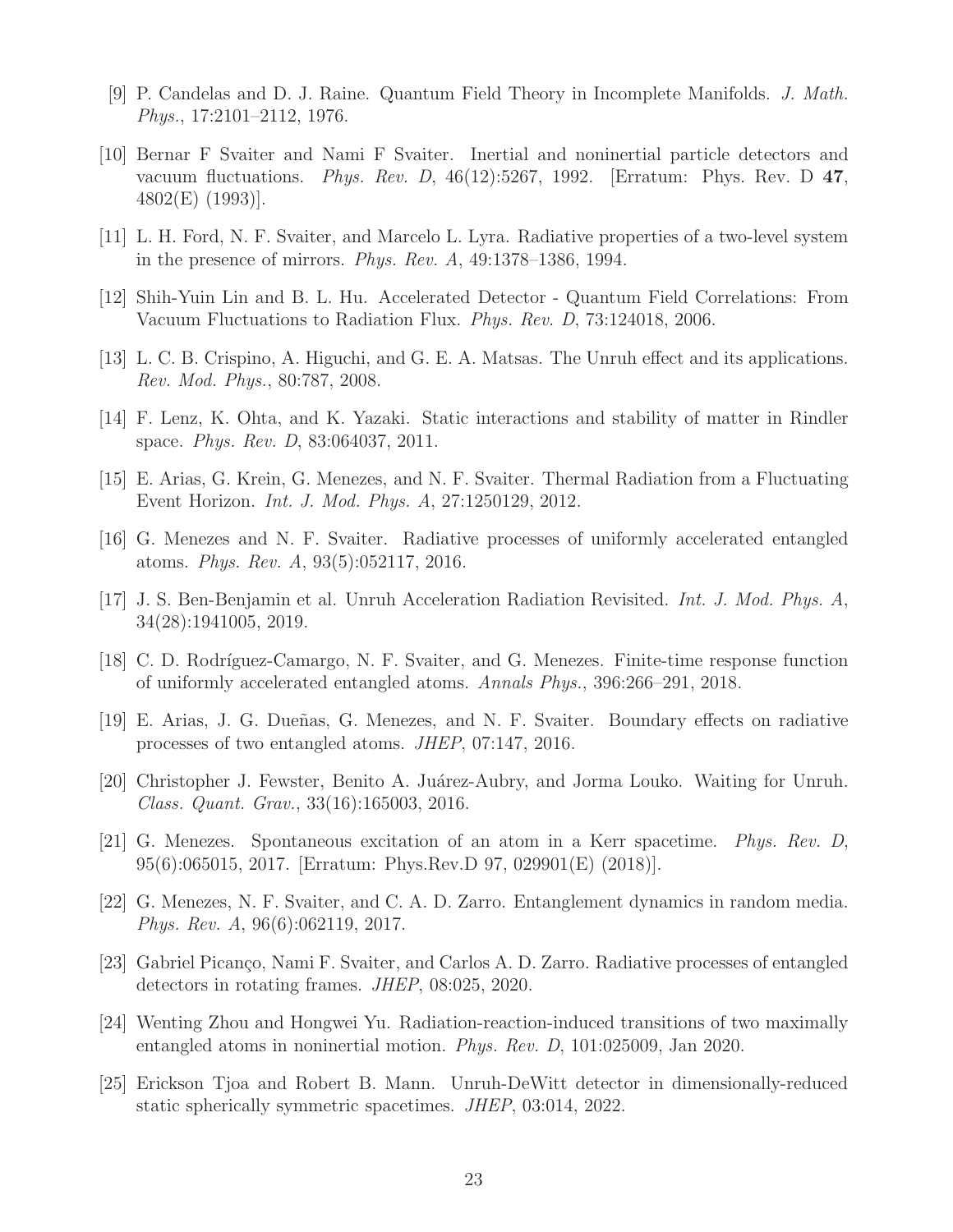- <span id="page-23-1"></span><span id="page-23-0"></span>[26] Hui Hu, Jialin Zhang, and Hongwei Yu. Harvesting Entanglement by non-identical detectors with different energy gaps. 4 2022.
- <span id="page-23-2"></span>[27] Bryce S DeWitt. Quantum Field Theory in Curved Spacetime. *Phys. Rep.*, 19(6):295–357, 1975.
- <span id="page-23-3"></span>[28] S. W. Hawking and W. Israel. *General Relativity: An Einstein Centenary Survey*. Univ. Pr., Cambridge, UK, 1979.
- <span id="page-23-4"></span>[29] Roy J Glauber. The quantum theory of optical coherence. *Phys. Rev.*, 130(6):2529, 1963.
- [30] M. S. Soares, N. F. Svaiter, C. A. D. Zarro, and G. Menezes. Uniformly accelerated quantum counting detector in minkowski and fulling vacuum states. *Phys. Rev. A*, 103:042225, Apr 2021.
- <span id="page-23-5"></span>[31] Eduardo Martin-Martinez and Jorma Louko. Particle detectors and the zero mode of a quantum field. *Phys. Rev. D*, 90(2):024015, 2014.
- [32] Eduardo Martin-Martinez. Causality issues of particle detector models in QFT and Quantum Optics. *Phys. Rev. D*, 92(10):104019, 2015.
- [33] Daniel Hümmer, Eduardo Martin-Martinez, and Achim Kempf. Renormalized Unruh-DeWitt Particle Detector Models for Boson and Fermion Fields. *Phys. Rev. D*, 93(2):024019, 2016.
- [34] Erickson Tjoa, Irene Lopez-Gutiérrez, Allison Sachs, and Eduardo Martín-Martínez. What makes a particle detector click. *Phys. Rev. D*, 103(12):125021, 2021.
- <span id="page-23-6"></span>[35] José de Ramón, Maria Papageorgiou, and Eduardo Martín-Martínez. Relativistic causality in particle detector models: Faster-than-light signaling and impossible measurements. *Phys. Rev. D*, 103(8):085002, 2021.
- <span id="page-23-8"></span><span id="page-23-7"></span>[36] Michael A Nielsen and Isaac Chuang. *Quantum computation and quantum information*. Cambridge University Press, 2010.
- [37] M. B. Plenio, S. F. Huelga, A. Beige, and P. L. Knight. Cavity loss induced generation of entangled atoms. *Phys. Rev. A*, 59:2468–2475, 1999.
- [38] A. M. Basharov. Entanglement of atomic states upon collective radiative decay. *JETP Letters*, 75(3):123–126, 2002.
- [39] Z. Ficek and R. Tanas. Entanglement induced by spontaneous emission in spatially extended two-atom systems. *J. Mod. Opt.*, 50(18):2765–2779, 2003.
- <span id="page-23-11"></span>[40] R Tanas and Z Ficek. Entangling two atoms via spontaneous emission. *J. opt., B Quantum semiclass. opt.*, 6(3):S90–S97, mar 2004.
- <span id="page-23-10"></span><span id="page-23-9"></span>[41] Luigi Amico, Rosario Fazio, Andreas Osterloh, and Vlatko Vedral. Entanglement in manybody systems. *Rev. Mod. Phys.*, 80:517–576, 2008.
- [42] Asher Peres, Petra F. Scudo, and Daniel R. Terno. Quantum entropy and special relativity. *Phys. Rev. Lett.*, 88:230402, 2002.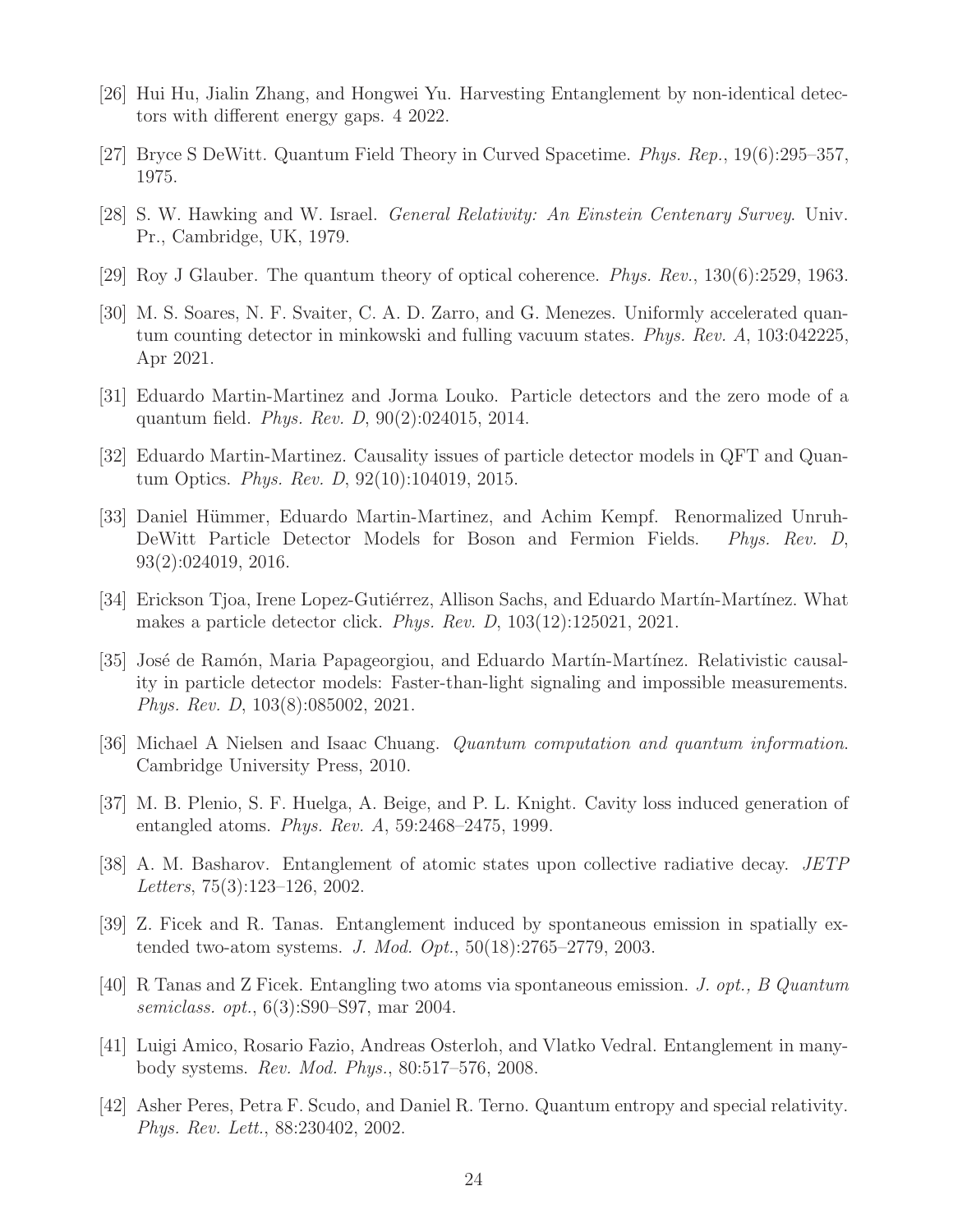- [43] Robert M. Gingrich and Christoph Adami. Quantum Entanglement of Moving Bodies. *Phys. Rev. Lett.*, 89(27):270402, 2002.
- [44] Robert M. Gingrich, Attila J. Bergou, and Christoph Adami. Entangled light in moving frames. *Phys. Rev. A*, 68:042102, 2003.
- [45] Yu Shi. Entanglement in relativistic quantum field theory. *Phys. Rev. D*, 70:105001, 2004.
- [46] Marek Czachor. Comment on "Quantum Entropy and Special Relativity". *Phys. Rev. Lett.*, 94:078901, 2005.
- [47] Thomas F. Jordan, Anil Shaji, and E. C. G. Sudarshan. Lorentz transformations that entangle spins and entangle momenta. *Phys. Rev. A*, 75:022101, 2007.
- [48] Gerardo Adesso, Ivette Fuentes-Schuller, and Marie Ericsson. Continuous variable entanglement sharing in non-inertial frames. *Phys. Rev. A*, 76:062112, 2007.
- [49] Animesh Datta. Quantum discord between relatively accelerated observers. *Phys. Rev. A*, 80:052304, 2009.
- [50] Asher Peres and Daniel R. Terno. Quantum information and relativity theory. *Rev. Mod. Phys.*, 76:93–123, 2004.
- [51] Shih-Yuin Lin and B. L. Hu. Entanglement creation between two causally disconnected objects. *Phys. Rev. D*, 81:045019, 2010.
- [52] David E. Bruschi, Jorma Louko, Eduardo Martin-Martinez, Andrzej Dragan, and Ivette Fuentes. The Unruh effect in quantum information beyond the single-mode approximation. *Phys. Rev. A*, 82:042332, 2010.
- [53] David C. M. Ostapchuk, Shih-Yuin Lin, Robert B. Mann, and B. L. Hu. Entanglement Dynamics between Inertial and Non-uniformly Accelerated Detectors. *JHEP*, 07:072, 2012.
- [54] B. L. Hu, Shih-Yuin Lin, and Jorma Louko. Relativistic Quantum Information in Detectors-Field Interactions. *Class. Quant. Grav.*, 29:224005, 2012.
- [55] Relativistic quantum information, special issue of Classical and Quantum Gravity. *Class. Quantum Grav.*, 29:(11), 2012.
- <span id="page-24-1"></span><span id="page-24-0"></span>[56] Shih-Yuin Lin, Chung-Hsien Chou, and Bei-Lok Hu. Entanglement Dynamics of Detectors in an Einstein Cylinder. *JHEP*, 03:047, 2016.
- <span id="page-24-2"></span>[57] Eduardo Martin-Martinez, Luis J. Garay, and Juan Leon. Unveiling quantum entanglement degradation near a Schwarzschild black hole. *Phys. Rev. D*, 82:064006, 2010.
- [58] Yiquan Yang, Jiawei Hu, and Hongwei Yu. Entanglement dynamics for uniformly accelerated two-level atoms coupled with electromagnetic vacuum fluctuations. *Phys. Rev. A*, 94:032337, Sep 2016.
- [59] Jiaozhen She, Jiawei Hu, and Hongwei Yu. Entanglement dynamics for circularly accelerated two-level atoms coupled with electromagnetic vacuum fluctuations. *Phys. Rev. D*, 99(10):105009, 2019.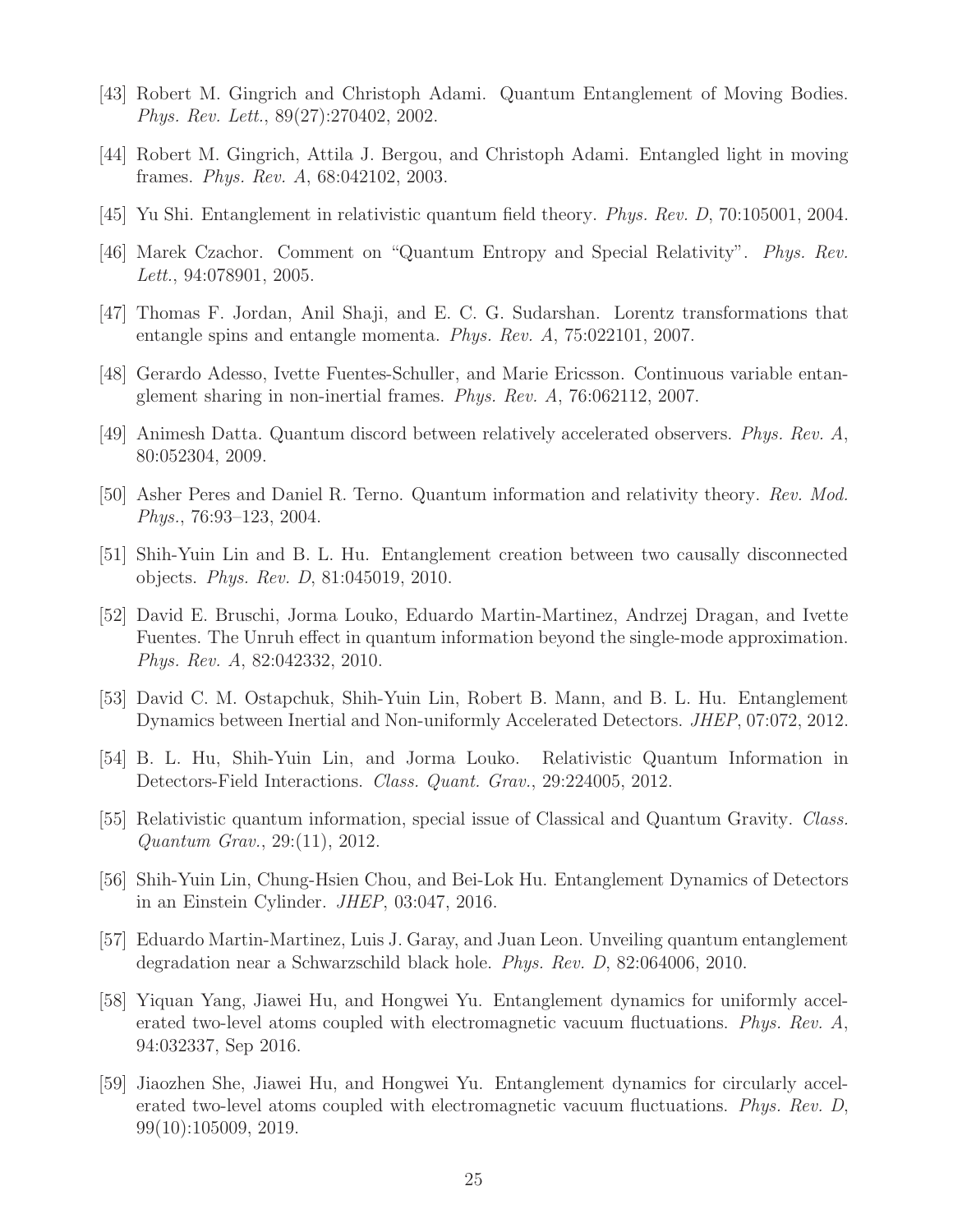- <span id="page-25-0"></span>[60] Pingyang He, Hongwei Yu, and Jiawei Hu. Entanglement dynamics for static two-level atoms in cosmic string spacetime. *Eur. Phys. J. C*, 80(2):134, 2020.
- <span id="page-25-1"></span>[61] Sourav Bhattacharya and Nitin Joshi. Entanglement degradation in multi-event horizon spacetimes. *Phys. Rev. D*, 105(6):065007, 2022.
- [62] Alejandro Pozas-Kerstjens and Eduardo Mart´ın-Mart´ınez. Harvesting correlations from the quantum vacuum. *Phys. Rev. D*, 92:064042, Sep 2015.
- [63] Allison Sachs, Robert B. Mann, and Eduardo Martin-Martinez. Entanglement harvesting and divergences in quadratic Unruh-DeWitt detector pairs. *Phys. Rev. D*, 96(8):085012, 2017.
- [64] Alejandro Pozas-Kerstjens, Jorma Louko, and Eduardo Martin-Martinez. Degenerate detectors are unable to harvest spacelike entanglement. *Phys. Rev. D*, 95(10):105009, 2017.
- [65] Alejandro Pozas-Kerstjens and Eduardo Martín-Martínez. Entanglement harvesting from the electromagnetic vacuum with hydrogenlike atoms. *Phys. Rev. D*, 94:064074, Sep 2016.
- [66] Zhihong Liu, Jialin Zhang, and Hongwei Yu. Entanglement harvesting in the presence of a reflecting boundary. *JHEP*, 08:020, 2021.
- [67] Erickson Tjoa and Eduardo Martín-Martínez. Vacuum entanglement harvesting with a zero mode. *Phys. Rev. D*, 101(12):125020, 2020.
- <span id="page-25-2"></span>[68] T. Rick Perche, Caroline Lima, and Eduardo Martín-Martínez. Harvesting entanglement from complex scalar and fermionic fields with linearly coupled particle detectors. *Phys. Rev. D*, 105(6):065016, 2022.
- <span id="page-25-4"></span><span id="page-25-3"></span>[69] Erickson Tjoa and Eduardo Mart´ın-Mart´ınez. When entanglement harvesting is not really harvesting. *Phys. Rev. D*, 104:125005, Dec 2021.
- [70] Ivette Fuentes-Schuller and Robert B. Mann. Alice falls into a black hole: Entanglement in non-inertial frames. *Phys. Rev. Lett.*, 95:120404, 2005.
- [71] RB Mann and I Fuentes-Schuller. Quantum entanglement in noninertial frames. *Physics Essays*, 21(1):1, 2008.
- [72] Paul M Alsing and Ivette Fuentes. Observer-dependent entanglement. *Class. Quantum Grav.*, 29(22):224001, oct 2012.
- [73] Grant Salton, Robert B Mann, and Nicolas C Menicucci. Acceleration-assisted entanglement harvesting and rangefinding. *New J. Phys.*, 17(3):035001, mar 2015.
- [74] Kensuke Gallock-Yoshimura, Erickson Tjoa, and Robert B. Mann. Harvesting entanglement with detectors freely falling into a black hole. *Phys. Rev. D*, 104:025001, Jul 2021.
- [75] Alejandro Pozas-Kerstjens and Eduardo Mart´ın-Mart´ınez. Harvesting correlations from the quantum vacuum. *Phys. Rev. D*, 92:064042, Sep 2015.
- [76] Erickson Tjoa and Eduardo Mart´ın-Mart´ınez. When entanglement harvesting is not really harvesting. *Phys. Rev. D*, 104:125005, Dec 2021.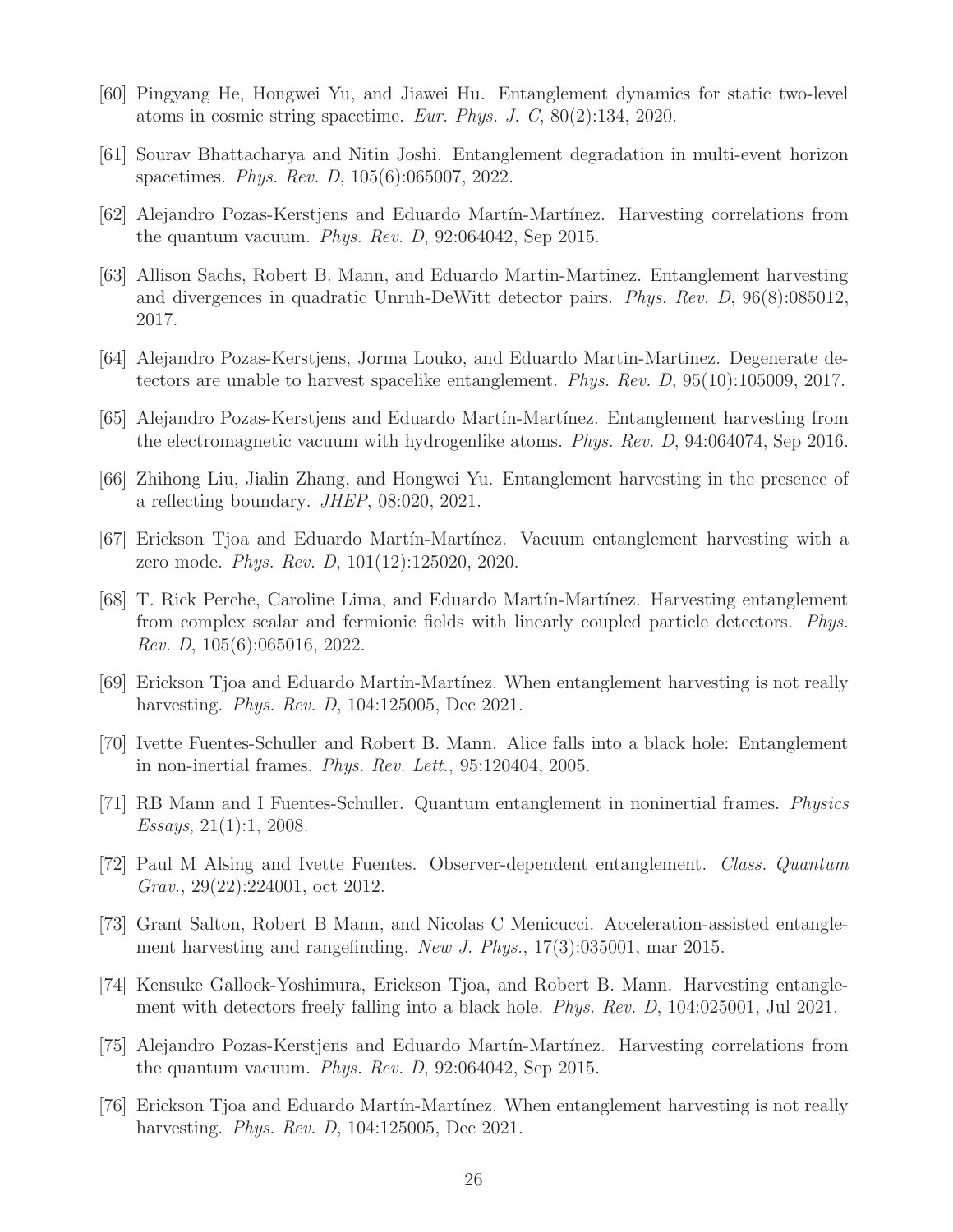- [77] Matheus H. Zambianco, André G. S. Landulfo, and George E. A. Matsas. Observer dependence of entanglement in nonrelativistic quantum mechanics. *Phys. Rev. A*, 100:062126, Dec 2019.
- [78] Jialin Zhang and Hongwei Yu. Entanglement harvesting for unruh-dewitt detectors in circular motion. *Phys. Rev. D*, 102:065013, Sep 2020.
- <span id="page-26-12"></span>[79] Wan Cong, Chen Qian, Michael RR Good, and Robert B Mann. Effects of horizons on entanglement harvesting. *JHEP*, 2020(10):1–19, 2020.
- [80] Zhihong Liu, Jialin Zhang, Robert B Mann, and Hongwei Yu. Does acceleration assist entanglement harvesting? *arXiv preprint arXiv:2111.04392*, 2021.
- <span id="page-26-0"></span>[81] G. Menezes and N. F. Svaiter. Vacuum fluctuations and radiation reaction in radiative processes of entangled states. *Phys. Rev. A*, 92(6):062131, 2015.
- <span id="page-26-1"></span>[82] G. Menezes. Radiative processes of two entangled atoms outside a Schwarzschild black hole. *Phys. Rev. D*, 94(10):105008, 2016.
- <span id="page-26-2"></span>[83] Heinz-Peter Breuer, Francesco Petruccione, et al. *The theory of open quantum systems*. Oxford University Press on Demand, 2002.
- <span id="page-26-3"></span>[84] Stanislaw Kryszewski and Justyna Czechowska-Kryszk. Master equation-tutorial approach. *arXiv preprint arXiv:0801.1757*, 2008.
- <span id="page-26-4"></span>[85] Claude Cohen-Tannoudji, Bernard Diu, and Frank Laloe. Quantum mechanics, volume 2. *Quantum Mechanics*, 2:626, 1986.
- <span id="page-26-5"></span>[86] F. Benatti and R. Floreanini. Entanglement generation in uniformly accelerating atoms: Reexamination of the unruh effect. *Phys. Rev. A*, 70:012112, Jul 2004.
- <span id="page-26-11"></span>[87] F. Benatti, R. Floreanini, and U. Marzolino. Entangling two unequal atoms through a common bath. *Phys. Rev. A*, 81:012105, Jan 2010.
- <span id="page-26-6"></span>[88] Jiawei Hu and Hongwei Yu. Entanglement dynamics for uniformly accelerated two-level atoms. *Phys. Rev. A*, 91:012327, Jan 2015.
- <span id="page-26-7"></span>[89] Boris Sokolov, Jorma Louko, Sabrina Maniscalco, and Iiro Vilja. Unruh effect and information flow. *Phys. Rev. D*, 101:024047, Jan 2020.
- <span id="page-26-8"></span>[90] William K. Wootters. Entanglement of formation of an arbitrary state of two qubits. *Phys. Rev. Lett.*, 80:2245–2248, Mar 1998.
- [91] Stanislaw Kryszewski and Justyna Czechowska-Kryszk. Master equation tutorial approach. 2008.
- <span id="page-26-9"></span>[92] Goran Lindblad. On the generators of quantum dynamical semigroups. *Communications in Mathematical Physics*, 48(2):119–130, 1976.
- <span id="page-26-10"></span>[93] Vittorio Gorini, Andrzej Kossakowski, and Ennackal Chandy George Sudarshan. Completely positive dynamical semigroups of n-level systems. *Journal of Mathematical Physics*, 17(5):821–825, 1976.